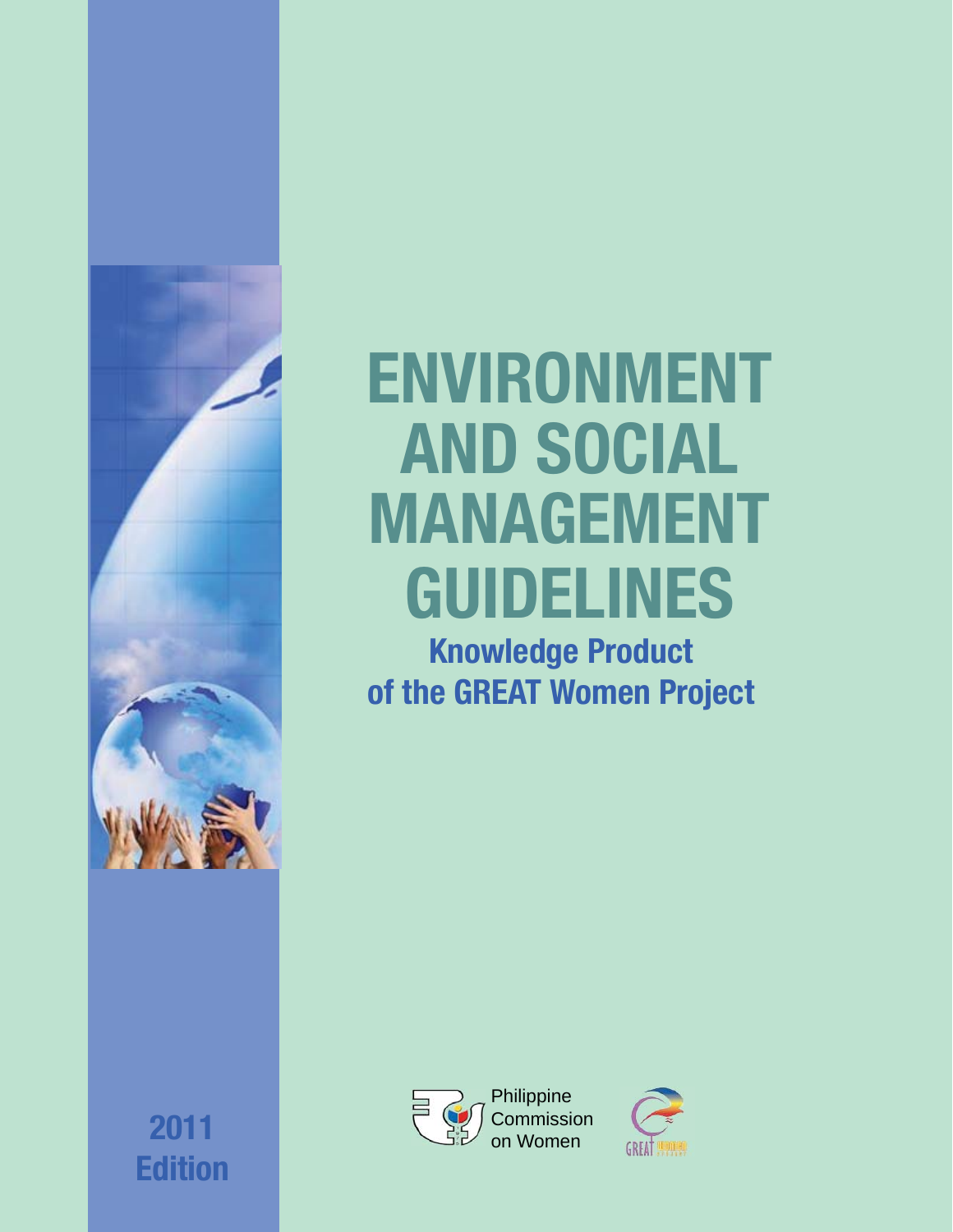Publication undertaken under the GREAT Women Project, with financial support from the Government of Canada provided through the Department of Foreign Affairs, Trade and Development (DFATD) Canada (formerly the Canadian International Development Agency or CIDA). The views contained in this publication are the sole responsibility of the authors and do not necessarily represent the perspective of DFATD.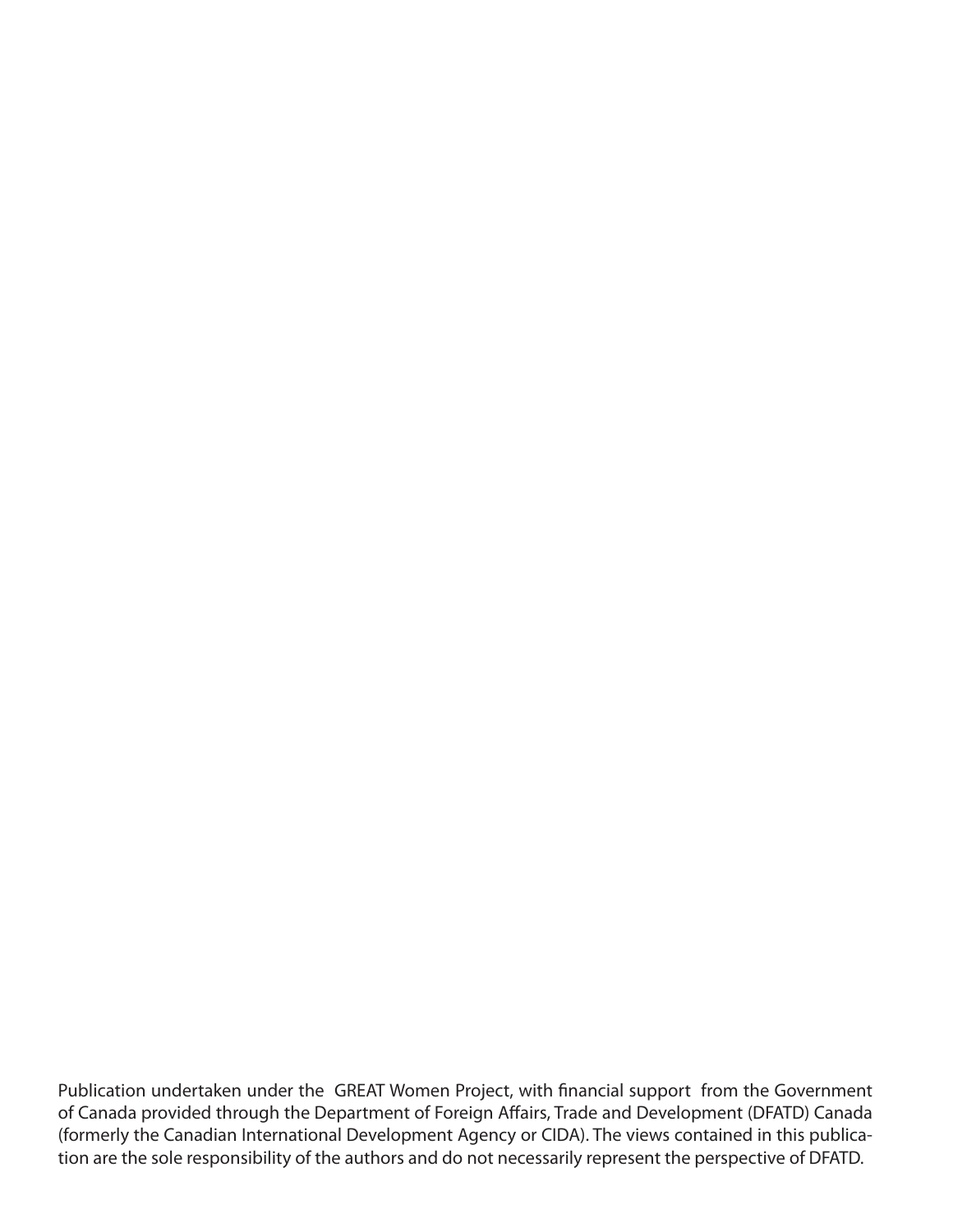#### **MESSAGE**

In 2006, the Philippine Commission on Women (then known as the National Commission on the Role of Filipino Women (NCRFW), initiated a project to advance women's economic empowerment (WEE).

The GREAT Women (Gender Responsive Economic Actions for the Transformation of Women) Project, supported by the Canadian International Development Agency (CIDA), sought to contribute to a gender-responsive enabling environment for the economic empowerment of women, particularly women in microenterprises. The project was intended to serve as a means for PCW: (a) contribute to the reduction of poverty; (b) reduce social inequalities and disparities due to gender; and (c) facilitate the fulfilment of women's economic rights and the attainment of economic security.

Through the GREAT Women Project, the Philippine Commission on Women drafted and adopted an agency policy , the Environment and Social Management Guidelines (ESMG) for PCW and its partners to use as a tool for ssessing programs and projects for microenterprises that are not covered by the DENR's Environmental Impact Assessment System.

This document provides a set of guidelines in assessing the gender responsiveness and environmental soundness of micro and small enterprises (specifically those that are women-led). In addition, it also aims to ensure the resiliency of microenterprises against risks and shocks brought about by disasters.

We therefore recommend to our partners to implement the Environment and Social Management Guidelines (ESMG) in their areas through the use of the tools included in this document.

We also thank the Government of Canada through the Department of Foreign Affairs, Trade and Development (DFATD) for having provided the technical and financial support to GREAT Women Project that enabled the development of the Environment and Social Management Guidelines. DFATD Canada remained a staunch advocate and PCW's partner for gender equality programs.

Remediend. Pather

REMEDIOS I. RIKKEN Chairperson Philippine Commission on Women

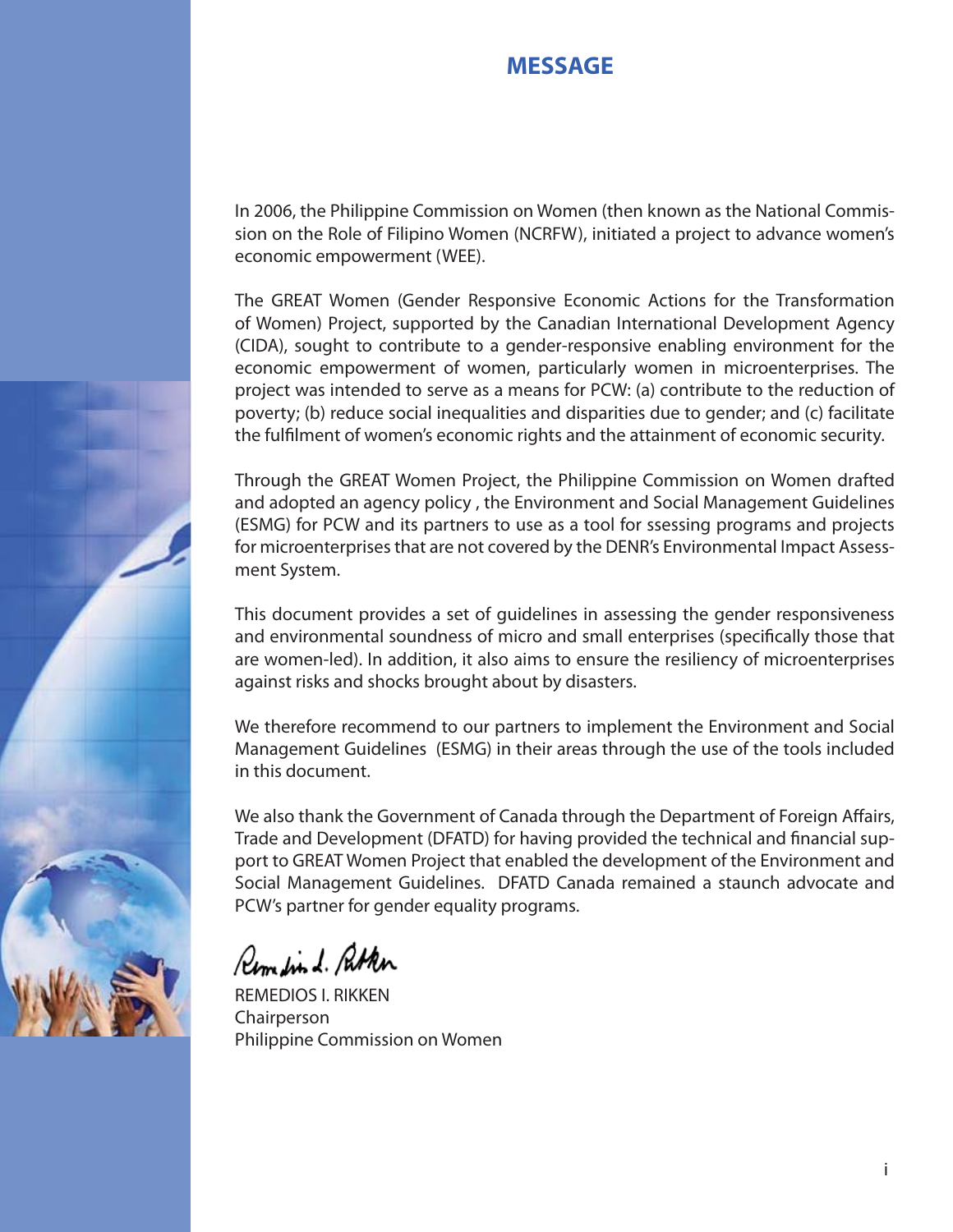#### **MESSAGE**

The Government of Canada considers support for women's economic empowerment as a critical component of its development assistance program in the Philippines. Given our focus on achieving sustainable and inclusive growth in the Philippines, we are pleased with the release of the "Gender and Financial Literacy Training Manual" under the Gender-Responsive Economic Actions for the Transformation (GREAT) of Women Project.

The Gender and Financial Literacy Training Manual is a welcome addition to the growing literature and evidence supporting the fact that investing in women's economic empowerment sets a direct path towards gender equality, poverty eradication and inclusive economic growth. But more than this, the Training Manual is a practical tool for communicating women's economic empowerment principles, processes, and analysis that would help local government units, particularly their enterprise development desks in assisting women's groups, microentrepreneurs, and other interested parties in helping women access and benefit from economic opportunities. For those LGUs which have shown interest in replicating the WEE approaches of the GREAT Women project, this guide is also for you.

Congratulations go to the Philippine Commission on Women and the project team for their painstaking dedication in ensuring that all the useful and relevant lessons learned in implementing the GREAT Women project are captured in this publication for sharing and wider application.

We are confident that this publication will continue to build capacity and expertise at the local and national levels among those with the responsibility to ensure that women participate equally with men in accessing productive resources and opportunities.

In closing, the Government of Canada, through its official development assistance program, remains committed to supporting gender equality and women's empowerment in the Philippines.

Mabuhay!

Like 7. Myers

Luke Myers Head of Development Cooperation Embassy of Canada, Manila

#### **ENVIRONMENT AND SOCIAL MANAGEMENT GUIDELINES**

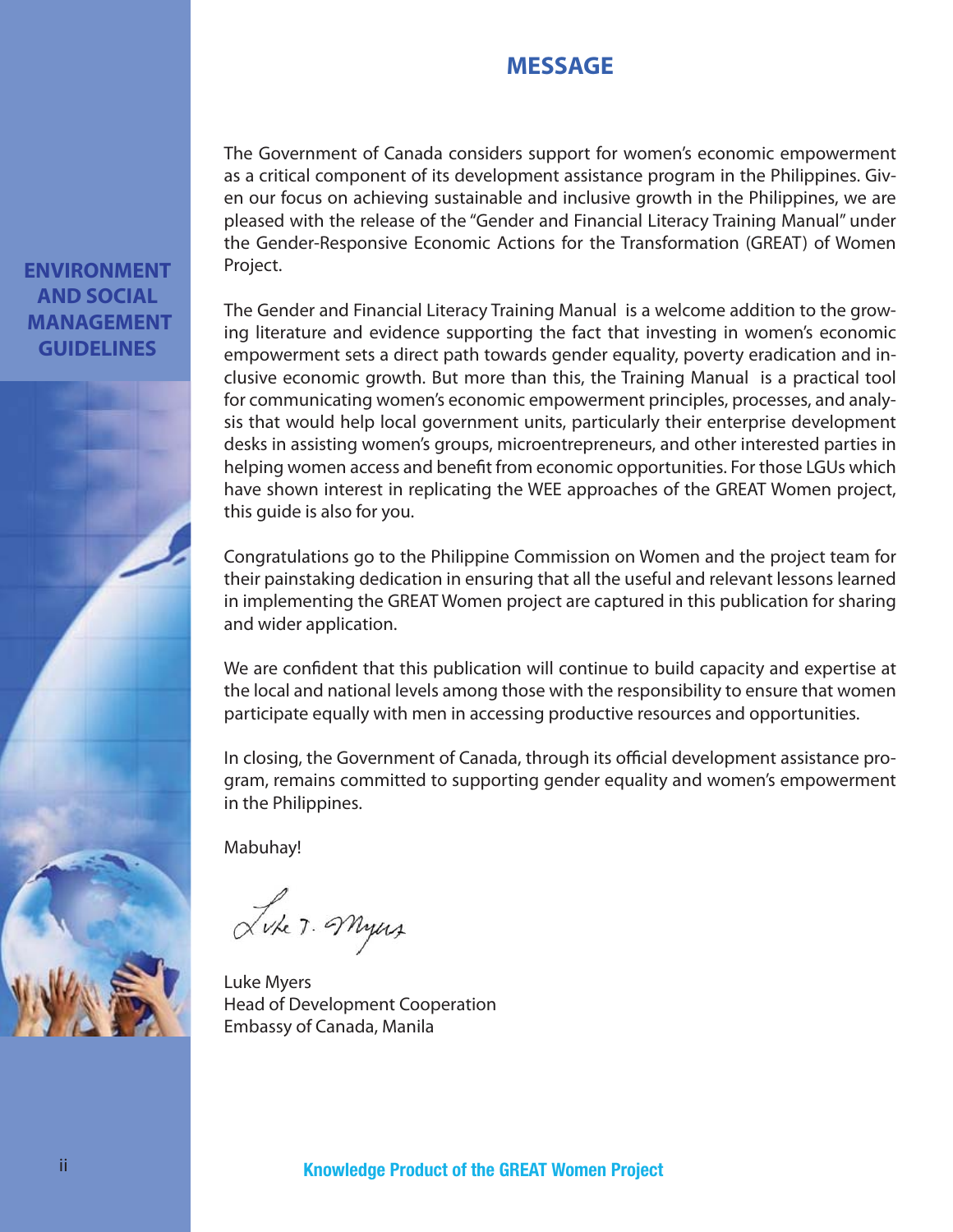#### **TABLE OF CONTENTS**

### **GREAT WOMEN PROJECT ENVIRONMENT AND SOCIAL MANAGEMENT GUIDELINES**

|                                                                   | Rationale                  |   |
|-------------------------------------------------------------------|----------------------------|---|
| Ⅱ.                                                                | Legal Mandates             |   |
| III.                                                              | Objectives                 | 3 |
| IV.                                                               | <b>Definition of Terms</b> | 3 |
| V.                                                                | <b>Key Concepts</b>        | 4 |
|                                                                   |                            |   |
| <b>Environment and Social Management Guidelines Toolkit</b><br>11 |                            |   |
| (1) ESMG Negative List                                            |                            |   |
| (2) Enterprise Social and Environmental Assessment Tool<br>21     |                            |   |
| (3) Good Environmental and Social Practices Plan                  |                            |   |

#### **ENVIRONMENT AND SOCIAL MANAGEMENT GUIDELINES**

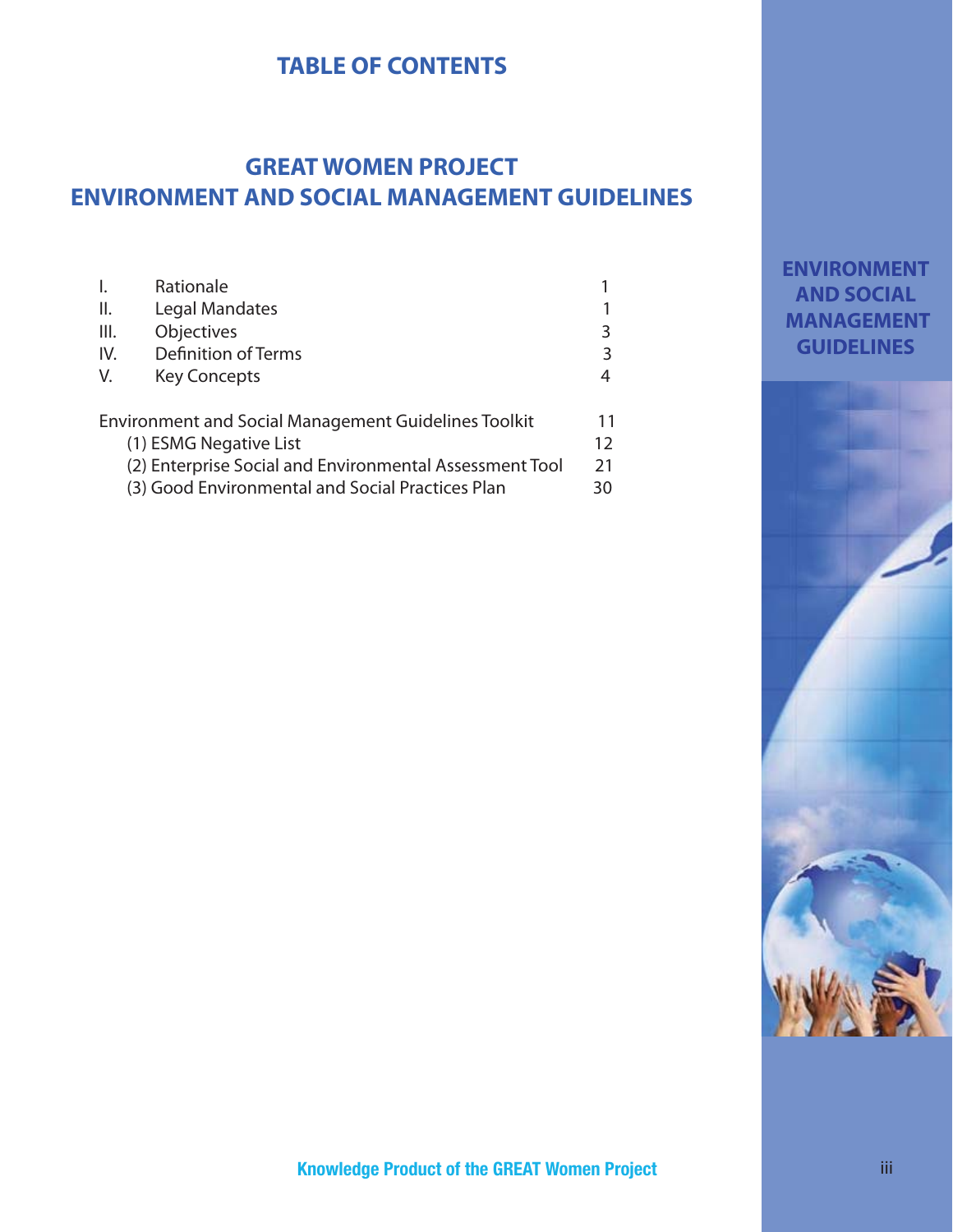### **GREAT WOMEN PROJECT ENVIRONMENT AND SOCIAL MANAGEMENT GUIDELINES**

#### **I. Rationale**

**ENVIRONMENT AND SOCIAL MANAGEMENT GUIDELINES**



The Environment and Social Management Guidelines was developed under the Gender Responsive Economic Actions for the Transformation of Women (GREAT Women) Project, supported by the Canadian International Development Agency. This set of guidelines has been adopted by the PCW as an agency policy and is envisioned to be utilized by the PCW and its partners in assessing programs and projects for microenterprises that are not covered by the DENR's Environmental Impact Assessment System. Furthermore, it is targeted to be used by LGUs and local NGA offices in assessing enterprises and in providing them assistance to mitigate and/or adapt to possible social and environmental risks.

This document provides a set of guidelines in assessing the gender responsiveness and environmental soundness of micro and small enterprises (specifically those that are women-led). In addition, it also aims to ensure the resiliency of microenterprises against risks and shocks brought about by disasters.

The guidelines will be institutionalized through the issuance of a Joint Administrative Order between and among the Philippine Commission on Women, Department of Environment and Natural Resources, the Department of Interior and Local Government, and other relevant national agency partners. It is the task of the local ENR offices and local government units (LGUs) to implement the guidelines in their areas through the use of the tools included in this document.

#### **II. Legal Mandates**

#### **1. Section 16, Article II, The Philippine Constitution**

" The State shall protect and advance the right of the people to a balanced and healthful ecology in accord with the rhythm and harmony of nature."

#### **2. Chapter IV, Section 8, RA 9710 (Magna Carta of Women)**

"All rights in the Constitution and those rights recognized under international instruments duly signed and ratified by the Philippines, in consonance with Philippine law, shall be rights of women under this Act to be enjoyed without discrimination."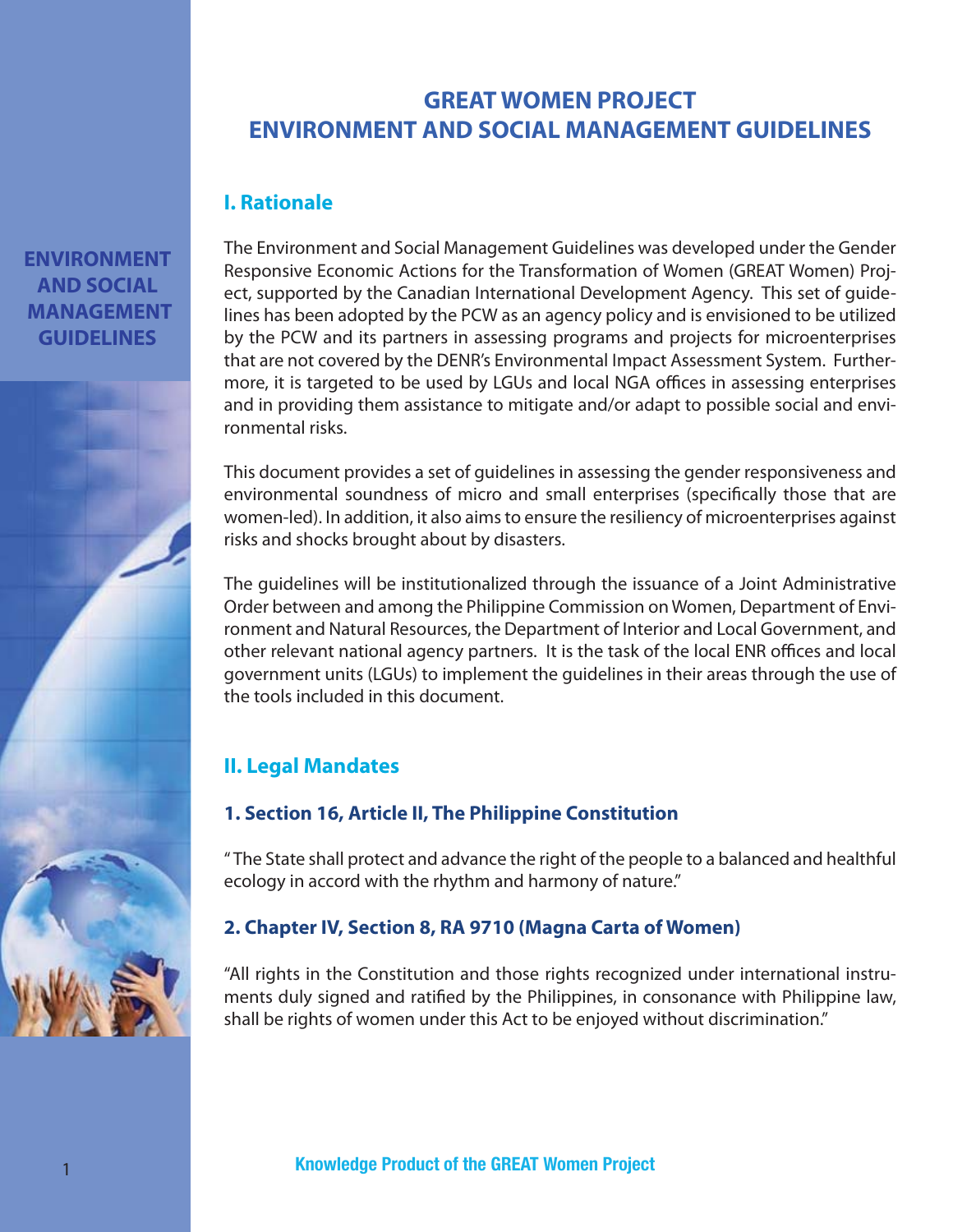#### **3. Chapter II, Section 16, RA 7160 (Local Government Code of the Philippines)**

"…Within their respective territorial jurisdictions, local government units shall ensure and support, among other things, the preservation and enrichment of culture, promote health and safety, enhance the right of the people to a balanced ecology, encourage and support the development of appropriate and self-reliant scientific and technological capabilities, improve public morals, enhance economic prosperity and social justice, promote full employment among their residents, maintain peace and order, and preserve the comfort and convenience of their inhabitants. "

#### **III. Objectives**

This set of guidelines aim to:

- 1. enumerate and describe the sources/factors of environmental and social risks and impacts, the means for identifying and assessing the scope and extent of these risks and impacts, and a delineation of the governing principles and instruments for addressing them;
- 2. assess the gender responsiveness and environmental soundness of enterprises likely to cause adverse environmental impacts or those that are not covered by the EIA System;
- 3. provide guidelines for the LGUs and the local ENR offices on assisting the enterprises to be more gender responsive and environmentally sound

#### **IV. Definition of Terms**

**Climate change.** A change in climate that can be identified by changes in the mean and/or variability of its properties that persists for an extended period, typically decades or longer, whether due to natural variability or as a result of human activity.

*Critical environmental sites.* Area delineated as environmentally sensitive such that significant environmental impacts are expected if certain types of proposed projects or programs are located, developed or implemented in it.

**Disaster risk reduction.** Refers to the concept and practice of reducing disaster risks through systematic efforts to analyze and manage the causal factors of disasters including through reduced exposure to hazards, lessened vulnerability of people and property, wise management of land and the environment, and improved preparedness for adverse events.

#### **ENVIRONMENT AND SOCIAL MANAGEMENT GUIDELINES**

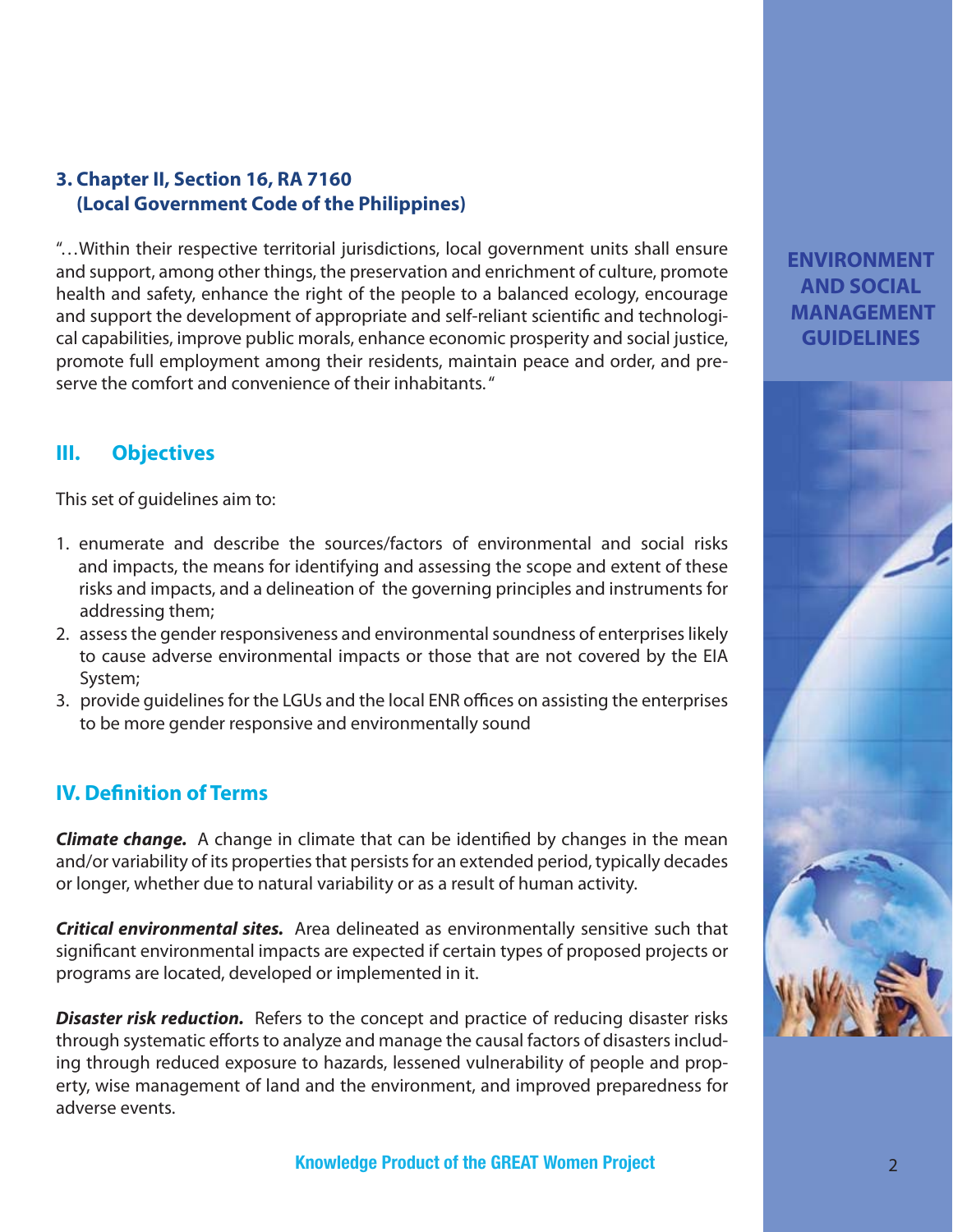*Ecotourism.* A form of sustainable tourism within a natural and cultural heritage area where community participation, protection and management of natural resources, culture and indigenous knowledge and practices, environmental education and ethics, as well as economic benefits are fostered and pursued for the enrichment of host communities and the satisfaction of visitors.

#### **ENVIRONMENT AND SOCIAL MANAGEMENT GUIDELINES**



*Environmental Impact Assessment (EIA).* The process of predicting the likely environmental consequences of implementing a project and designing appropriate preventive, mitigating and enhancement measures. An EIA is a process a proponent undertakes before an ECC is issued. EIA is a planning and management tool that will help government, decision makers, the proponent and affected communities decide whether the benefits of the project will outweigh the negative consequences or risks on the environment.

**Enabling environment.** Refers to a combination of policies, programs, institutional mechanisms, and similar measures that promote and facilitate the growth of woman MSMEs. The creation of an enabling environment is intended to achieve an enhanced and a coordinated design and implementation of support services for enterprise development so that more women can participate.

*Environmental management.* The entire system which includes, but not limited to, conservation, regulation and minimization of pollution, clean production, waste management, environmental law and policy, environmental education and information, study and mitigation of the environmental impacts of human activity, and environmental research.

*Environmentally sound.* Products, technologies or manufacturing processes that, from beginning to end, is in essential harmony with its environment and the associated ecological factors.

**Gender responsiveness.** The consistent and systematic attention given to the differences between women and men in society with a view to addressing structural constraints to gender equality.

*Micro, small and medium enterprises (MSMEs).* Any business activity or enterprise engaged in industry, agribusiness and/or services, whether single proprietorship, cooperative, partnership or corporation whose total assets, inclusive those arising from loans but exclusive of the land on which the particular business entry's office, plant, and equipment are situated, must have value falling under the following categories:

- Micro not more than Php 3,000,000
- Small Php 3,000,001 Php 15,000,000
- Medium Php 15,000,0001 Php 100,000,000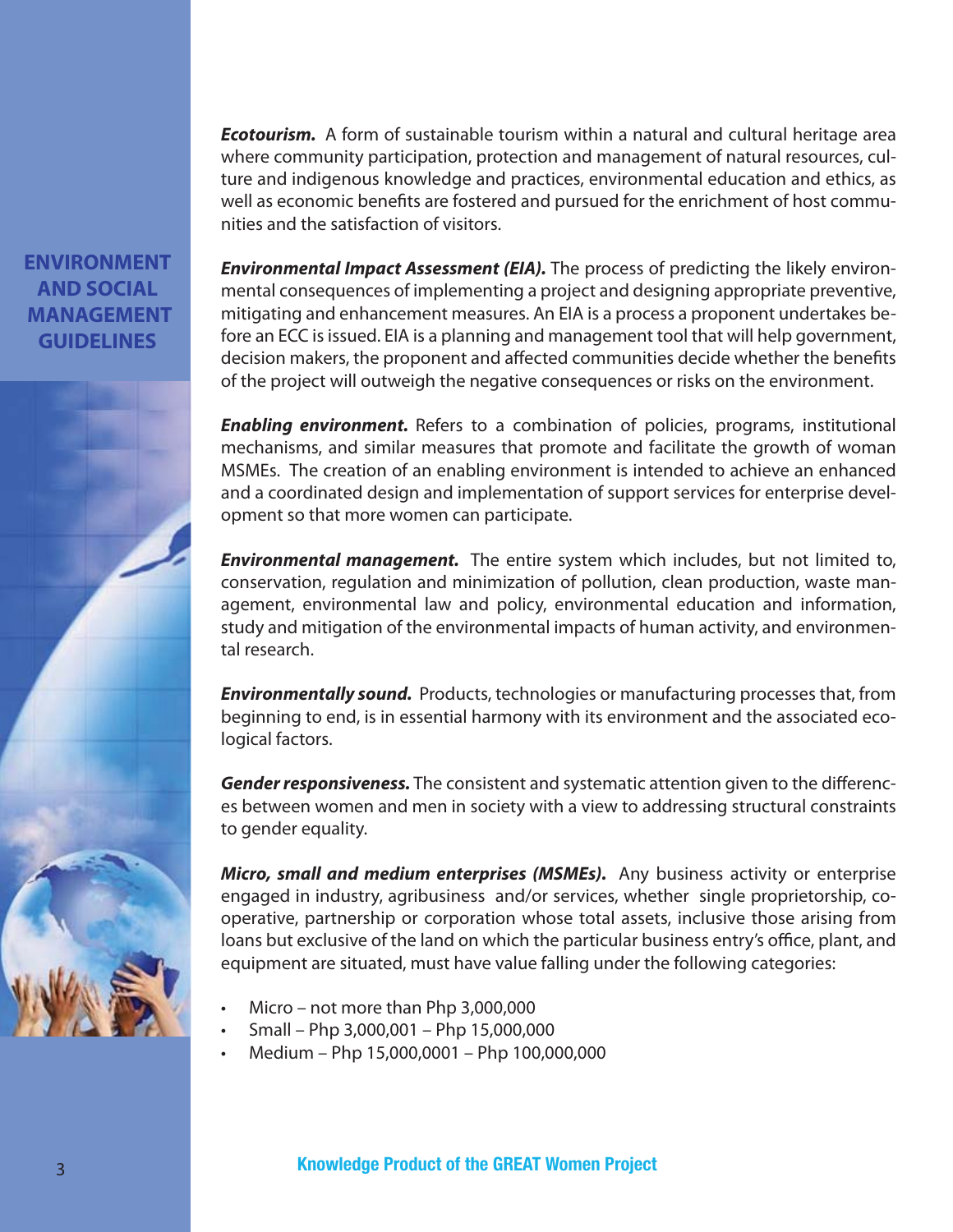**Protected areas.** Refer to identified portions of land and water set aside by reason of their unique physical and biological significance, managed to enhance biological diversity and protected against destructive human exploitation.

*Women's economic empowerment (WEE).* Refer to women's access to and control over high value productive resources and enjoyment of benefits from opportunities equal with men, e.g, information, financial assistance, trainings, markets, technology, decent jobs and humane working conditions, and social protection. It is also the presence of a balanced family life, community and productive work and women's participation in decision making and development planning processes

#### **V. Key Concepts**

#### **Why Women?**

The roles of women in the Philippines are often underestimated. They are seen as beneficiaries, and not as partners in development.

Data show that almost half of our current population is composed of women, thus, there is a need to invest and build on women's capacities and consider the various roles that they play in the society, both in the reproductive and productive spheres.

Furthermore, the UN Millennium Development Goal states that there is a need to promote gender equality and empower women which could include a focus on the importance of economic development through enterprise and private sector development.

#### **Why Women MSMEs?**

A study was conducted in 2006 – 2007 by the Philippine Center for Entrepreneurship called the Global Entrepreneurship Monitor (GEM) Report. The study assessed, compared and contrasted levels of entrepreneurship across the participating countries which include the Philippines. The report's findings are as follows:

Women entrepreneurship in the Philippines is one of the highest in the world:

- It is the women who usually start up a business; 55% with early stage entrepreneurial activity are women
- A big majority of women-owned businesses do not offer new products or services (68%), have many competitors (75%) and use old technology (66%)
- Though financial reason remain as the primary reason for discontinuing a business (38%), personal reasons are more apparent in women than men (34% vs. 21%)

#### **ENVIRONMENT AND SOCIAL MANAGEMENT GUIDELINES**

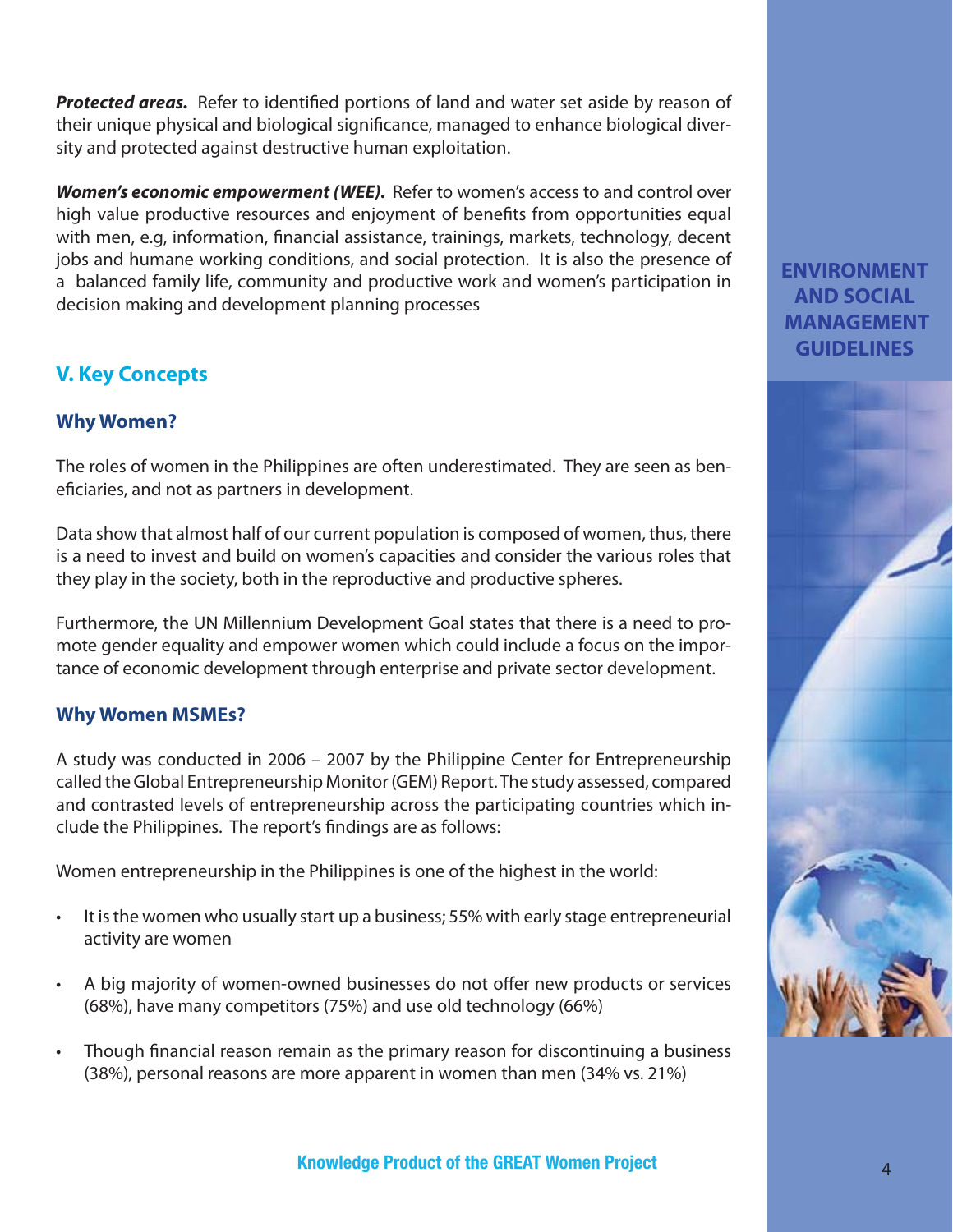• A big majority of women (60%) need financial assistance from the government. Seminar and training programs came in as far second (16%), followed by non-financial assistance in the form of space for lease, equipment and raw materials (14%)

In addition to the data presented by the GEM Report, the Department of Trade and Industry data (DTI) show that there are more women who register for new business names (49%) than males (42%), and more female entrepreneurs are taking part in DTI trainings (52%) and are actively availing business development services (54%).

Since women make up a huge part of the country's entrepreneurial activities, there is a need to provide them with an enabling environment which includes a combination of policies, programs, institutional mechanisms, and similar measures that promote and fa-

#### **ENVIRONMENT AND SOCIAL MANAGEMENT GUIDELINES**

This set of guidelines plays a very integral part in the over-all enabling environment for women in enterprises especially at the local level since it identifies potential risks that the WMEs face. In addition, it also poses possible solutions to these concerns.

#### **What are the sources and factors of environmental risks?**

The following are the factors that determine the socio-environmental risk profile of the micro and small enterprises.

#### **A. Enterprise Location**

Enterprises can be physically located in or depend on critical social and environmental sites. Critical social sites are:

• cultural and historical sites;

cilitate the growth of women MSMEs.

- archaeological sites;
- anthropological sites; and
- areas covered by a Certificate of Ancestral Domain Title or Claim.

Critical environmental sites are the following:

- proclaimed protected areas;
- areas not officially declared protected but are known to be habitats of endangered species of flora and fauna, temporary migratory areas for endangered species, and/or primary rainforest and coral reefs;
- watersheds
- known hazard- and disaster-prone areas (e.g., typhoon belts, flooding, landslides, faultlines, etc.); and
- critical environmental sites, e.g. coastal and forested/watershed areas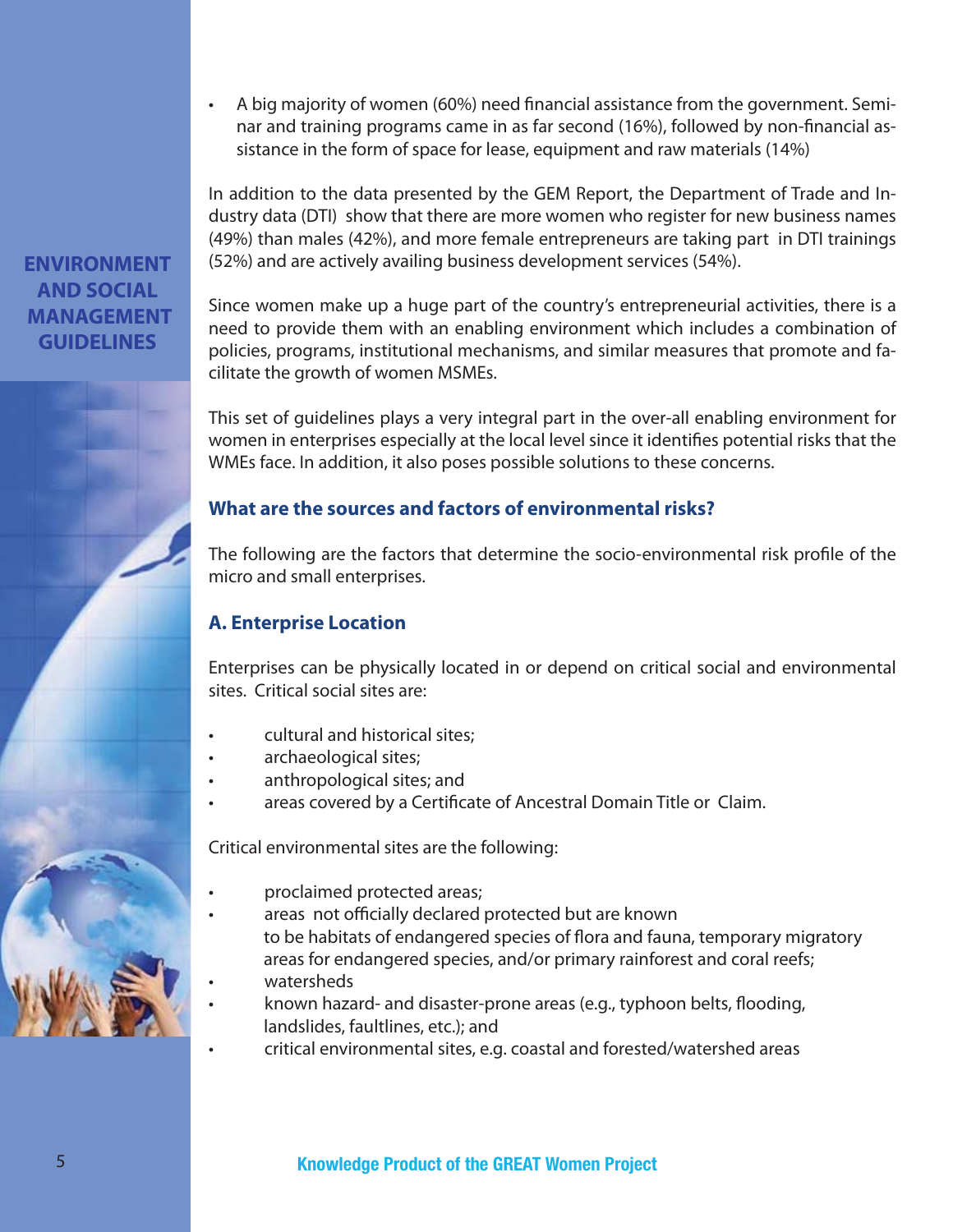Even if the business address/processing plant of the enterprise is outside environmentally and socially critical sites but the raw materials are obtained from these areas, the national and local DENR and LGUs are expected to do due diligence whenever practicable, and, if feasible, introduce interventions to ensure sustainability of the supply, minimize impact on the environment, the immediate community, and society, while ensuring the resiliency of the enterprises against risks brought about by climate change.

#### **B. Type and Scale of Enterprise Activities**

Economic activities affect the social, physical, and the built environment in different ways. The type and scale of enterprise activities determine the severity of impacts and risks on the environment and society.

#### 1) Types of Activities

All types of economic activities use resources as inputs, some are renewable and others, non-renewable. The most common or basic are electricity and water. Certain types of activities extensively use machinery, undertake processes, and use toxic and hazardous substances/chemicals that require special provisions for proper disposal and storage and ensuring the health and safety of the workers like personal protective equipment. Some activities generate significant levels of noise and unusual and foul odors. All activities generate one form of waste or another -- solid, effluents/liquid, air—some types of wastes predominantly more than another and at different levels. Some of these wastes require special handling, storage, transport, disposal and treatment.

On the social side, certain enterprises and activities lend themselves to specific sex/ gender and age biases/prejudices. For instance, the garments industry have naturally favored young, single women which are normally the main breadwinners of the family and coming from rural, farming areas, to cope with the high quota/output based system and tight delivery schedules; single since pregnancy, child and family care lead to tardiness, absenteeism, and lower productivity; and finally, main breadwinner and youth, because older, more experienced workers and non-breadwinners are prone to union recruitment and membership.

2) Scale or Size and Density of the Enterprises

At the enterprise level, impacts of home – based, micro-enterprises may be negligible and rightfully ignored. However, at a sub-sector or industry level, these impacts can be cumulatively significant over time. It matters if the enterprises in the sub-sector are concentrated or clustered in one or a few locations or if they are unevenly scattered in a particular area.

#### **ENVIRONMENT AND SOCIAL MANAGEMENT GUIDELINES**

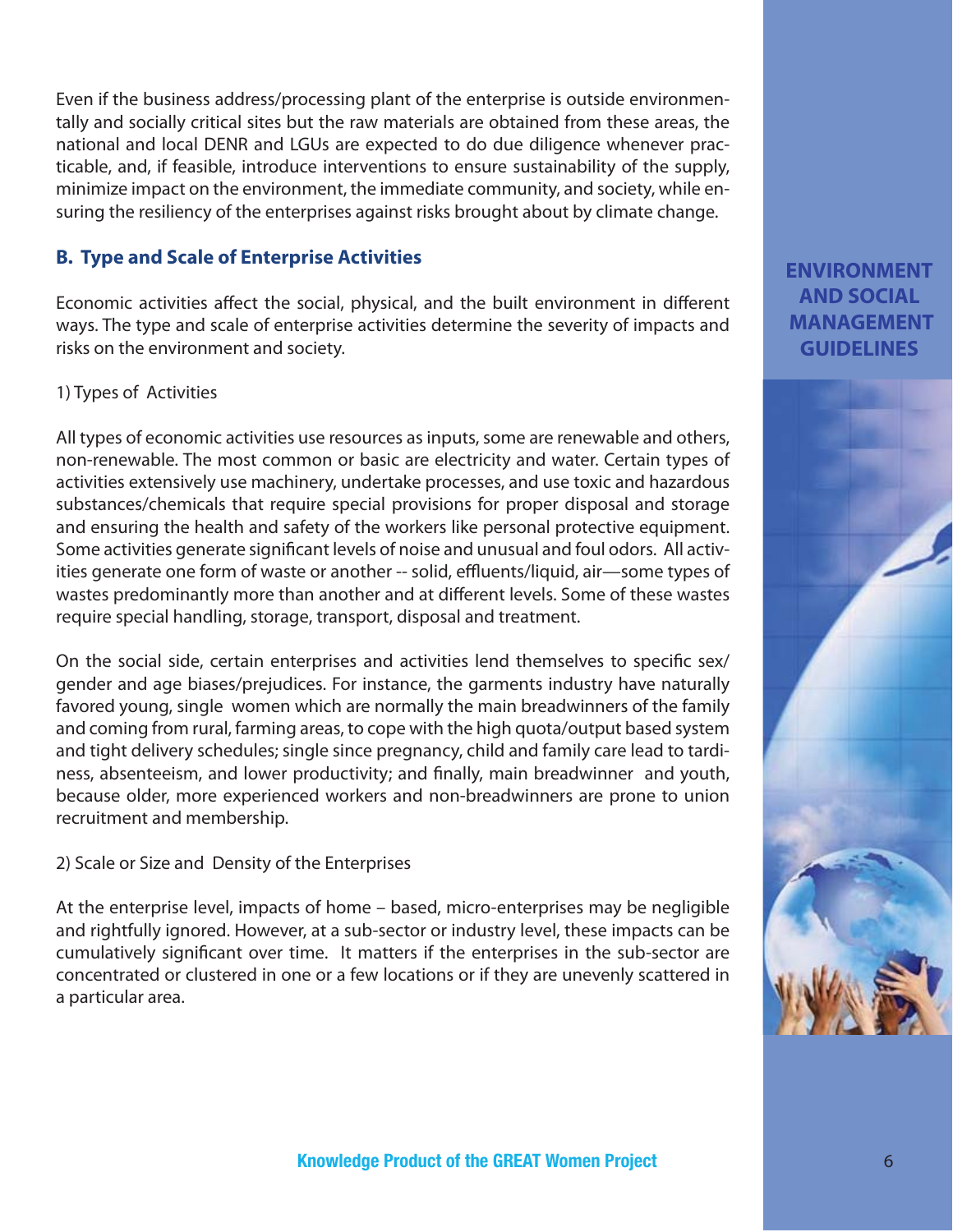#### **C. Kinds of Interventions**

Specific activities and interventions related to enterprise development can have impacts on the environment and society. Below are types of project interventions and their impacts:

1) Civil Works

The examples are the use and improvement of existing facilities, construction of new facilities, vertical or horizontal, including ancillary facilities such as access roads, water and electricity supply related connections, waste treatment facility (solid, water, chemical), storage for raw materials and finished products, housing for workers, and administration/management and training buildings. Certain civil works fall under the Philippine Environmental Impact Assessment System.

2) Access to or Provision of Inputs/Raw Materials, Finance, Markets, Technology (including software and hardware)

The impact depends on the type of inputs/raw materials and the technology being introduced. Technologies/equipment/machineries to be utilized in each step of the entire process should be gender sensitive and women friendly. In addition, the provider of these forms of assistance should ensure that these should be made accessible to women microentrepreneurs, especially those from the far  $-$  flung, rural areas.

3) Technical Assistance for Policy Development, Improvement in Critical Agency Processes

Technical assistance has low impact but assistance on policy development and planning, especially in environmental matters, has wide and far reaching impacts on the environment. Gender analysis should always be conducted prior to all interventions to be done/ provided.

#### **Principles of Risk Management**

The management of environmental and social risk is guided by the following principles.

#### **A. Avoidance Before Mitigation and Adaptation**

The first principle is to "Do no harm." Where feasible, alternatives to avoid harm or lessen the cumulative harm on the environment and the effects of environmental damage to people should be chosen. Only when such alternatives do not exist after disciplined study, should the project opt to mitigate the impacts or when mitigation is no longer possible, to adapt to the changed situation.

#### **ENVIRONMENT AND SOCIAL MANAGEMENT GUIDELINES**

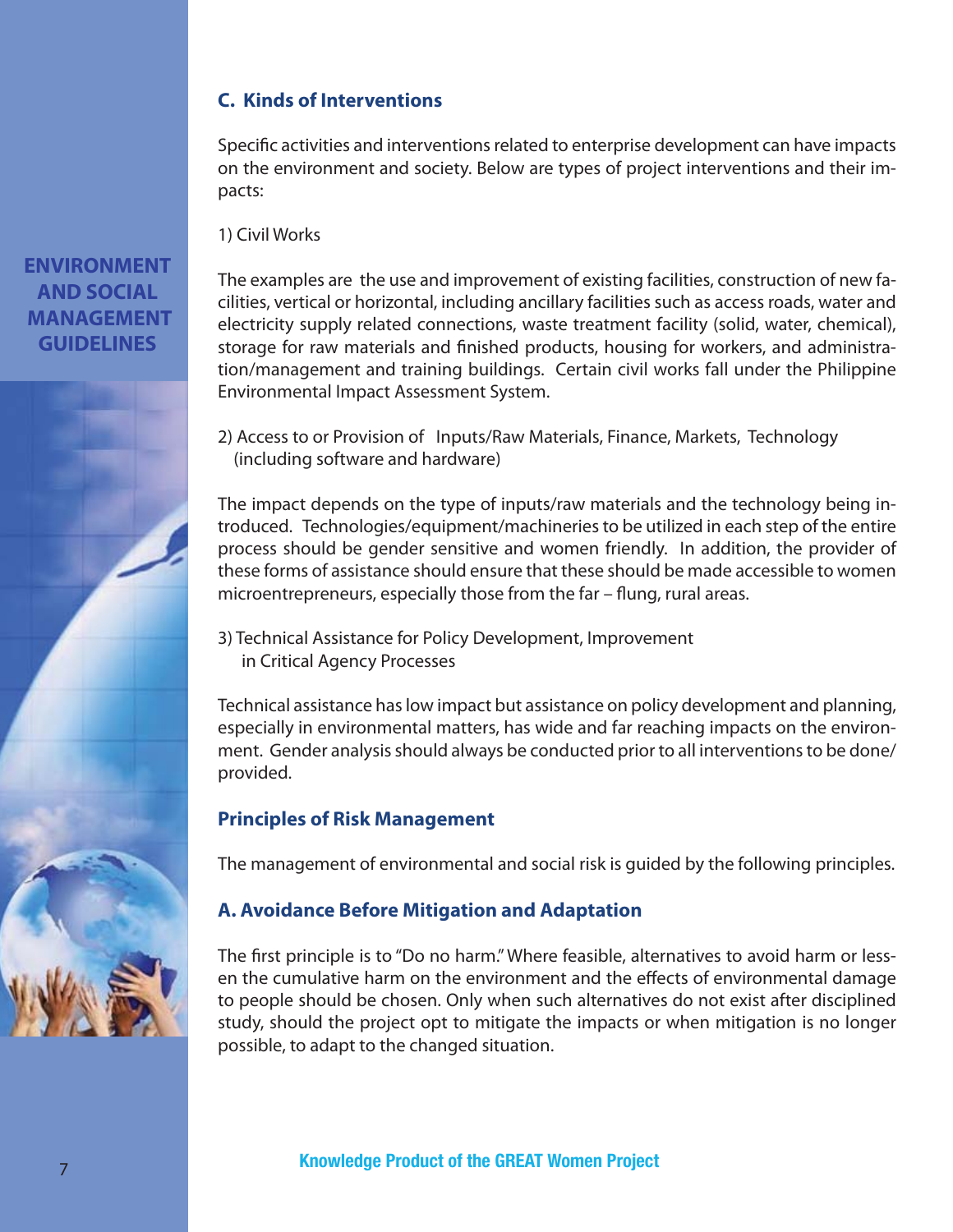The LGU and local NGA offices concerned should ensure that the enterprises are not located in disaster – prone areas. Hazard/risk mapping should be done in order to locate where the enterprises are, and that the LGU/agencies concerned could develop management strategies to be done in cases of emeregency/disaster situations.

In order to ensure sustainability of the resource – based enterprises (marine and/or terrestrial), regular monitoring of the resources should be done. A multi-stakeholder monitoring team at the LGU level should be properly trained on biodiversity/resource monitoring. Resource assessment and monitoring activities would be very useful in developing management strategies (e.g., zoning) to prevent depletion of natural resources while ensuring the longevity and profitability of these enterprises.

#### **B. Gender Responsiveness**

Microenterprises extensively mobilize female members of the family to assist in the day-to-day running of the business. In many poor families, these are the only avenues through which home-based women participate in the economy. In many cases, microenterprises have become the main pillars of economic support for a household because of the inability of the formal economy to generate enough jobs. This puts the burden on women who, aside from the enterprise, continue to perform reproductive work. It is also possible that while women perform most of the work, the control and access to productive resources remain largely with men. Caution must be taken that project interventions do not intensify iniquitous gender relations in the family and unduly transfer the burden of economic provision without corresponding share of men in the reproductive work of the household.

In addition, this set of guidelines considers that women should also be managers and not just users of natural resources. Thus, women's active participation in national and local governing bodies, e.g., Airshed Governing Boards, Water Quality Management Areas Governing Boards, Local Solid Waste Management Boards, Multi-Partite Monitoring Teams, Protected Area Management Board, Municipal Fisheries and Aquatic Resources Management Council, etc., are strongly recommended.

#### **C. Zero Tolerance for Child Labor**

Microenterprises are usually family-owned and operated enterprises, and it is unavoidable that children will be involved in some way in the enterprise. Since microenterprises are lowly capitalized, predominantly use cash transactions, serve micro-markets, there is natural resistance to hire outsiders and to employ the children instead. Precaution, however, has to be exercised that project interventions to promote enterprise growth does not cause children's work to deteriorate into child labor. This happens when:

a) work is done to the extent that the children's normal development and future, including schooling or education, is compromised;

#### **ENVIRONMENT AND SOCIAL MANAGEMENT GUIDELINES**

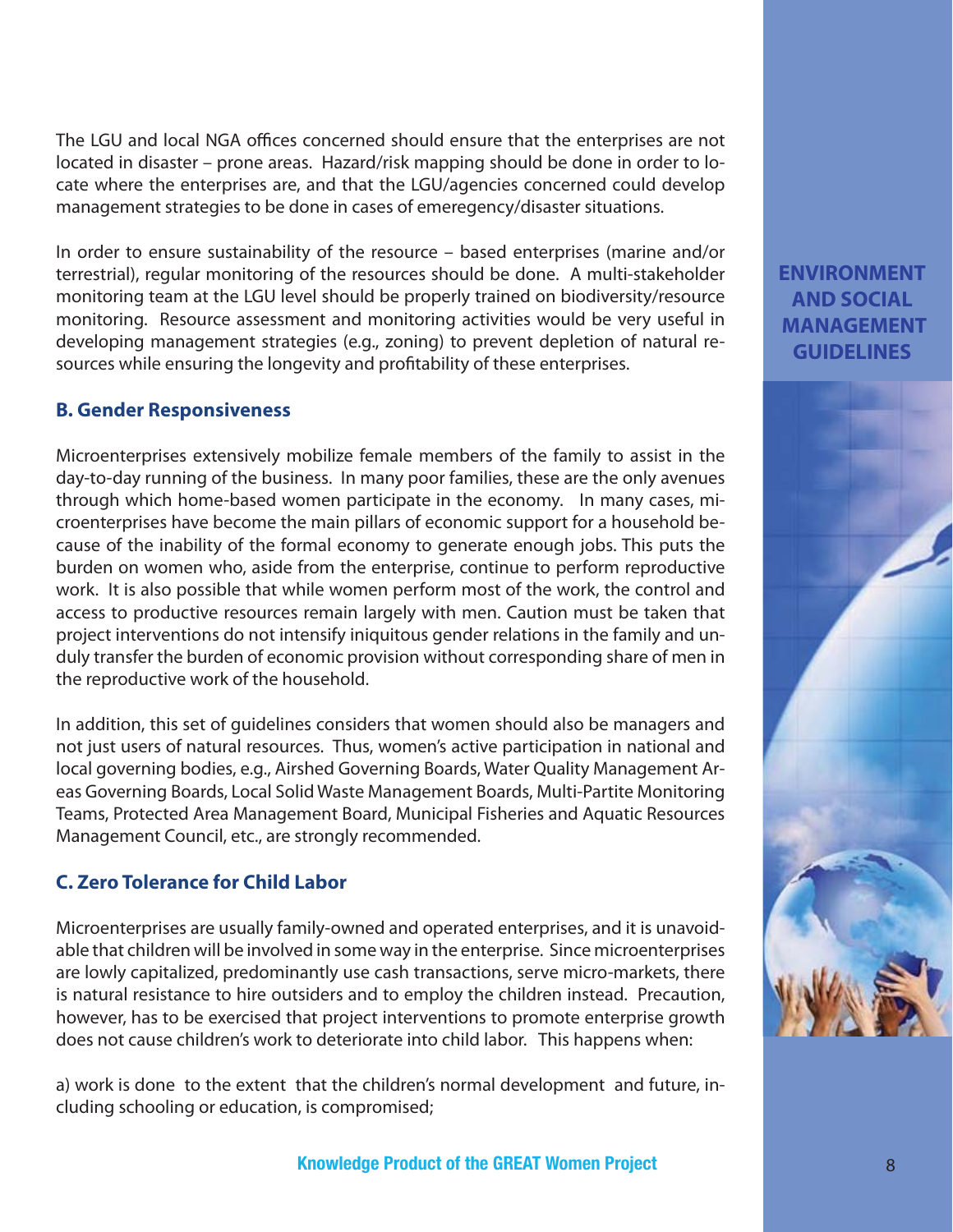b) work done is hazardous to the physical and psychological well-being of the children, due to handling of i) and exposure to sensitive chemicals, sharp equipment or tools, or toxic wastes; ii) the location of the work, e.g., on the roof or atop a tree, beneath the surface or in hazardous conditions, and iii) work is predominantly done at night.

#### **D. Cultural Sensitivity**

The LGU and agencies concerned should ensure that the enterprise should "do no harm" and to contribute to the conservation and appropriate development/adaptive re-use of the country's historical, cultural heritage, and natural resources.

#### **E. Compliance to Philippine Laws and International Commitments**

This set of guidelines aims to ensure compliance to relevant Philippine social, cultural and environmental laws, policies and the country's commitments to international, social and environmental conventions.

#### **Risk Management Measures and Procedures**

#### **A. Comparison with Negative List**

The measures for environmental and social risk begin with a comparison of the subsector or enterprises identified/operating with a negative list of enterprises and activities that pose a great threat both to the natural environment and the society in general. These entrepreneurial activities should be treated by the DENR and the LGU with caution, or should not be permitted at all. (Please see Annex 1)

#### **B. Enterprise Social and Environmental Assessment (ESEA) Tool**

If the enterprises pass through the negative list, the second is to examine the enterprise and proposed intervention. This is done through the conduct of an enterprise social and environmental assessment (ESEA) which is an integral part of the analysis. The ESEA tool is found in Annex 2.

#### **C. Good Environmental and Social Practices (GESP)Plan**

The findings from the assessment are analyzed and an LGU – level Good Environmental and Social Practice (GESP) Plan is crafted.

The GESP is a matrix that describes the risks and current environmental and social impacts of the enterprises, defines measures to avoid, mitigate, or if irremediable, adapt to these impacts. The measures are to be agreed upon by the stakeholders. The GESP

**ENVIRONMENT AND SOCIAL MANAGEMENT GUIDELINES**

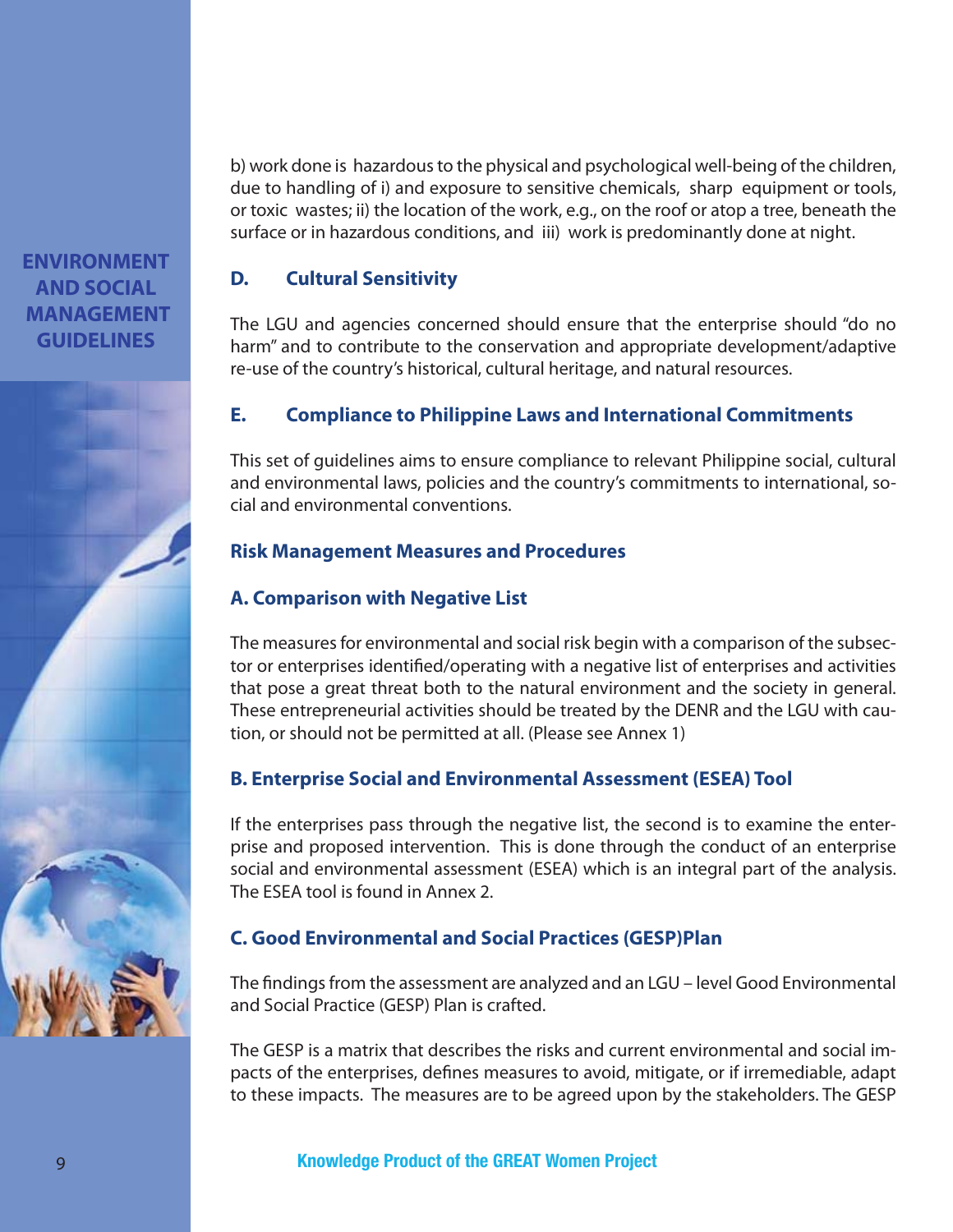Plan should be integrated in the LGUs' plans, programs, and policies such as the CDP, CLUP, Environment Code, GAD Code, etc.

The roles and responsibilities of the different agencies and the WMEs in implementing the ESMF are found in Annex 3.

The scope of the GESP can be customized to a specific enterprise if the environmental and social risks posed by this enterprise are unique or peculiar.

#### **D. Government Permitting Process**

The DENR exempts microenterprises from the Philippine EIA System. However, certain civil works would fall under the EIA System. The ESEA and the GESP can be inputs but not as substitutes for the more rigorous Environmental Impact Study that is required.

Similarly, ESEA and GESP can be inputs to the requirements of other government regulatory agencies but not as substitutes for them. The necessary government permits still have to be secured for project interventions, e.g. provision of common service facilities, construction of farm to market roads, etc.

#### **Procedural Guidelines**

- The LGU and stakeholders should be oriented and be familiarized on the guidelines, including its elements and its uses. 1.
- 2. Capacity development activities on environmental and social management for the user/s of the guidelines and the tools would have to be conducted. Possible areas for capacity development include: disaster risk reduction and management, resources assessment and monitoring, occupational safety and health, gender analysis, and environmental policies, among others. These can be done in collaboration with partner agencies such as the DENR, DOST, and DOLE.
- The Enterprise Social and Environmental Assessment (ESEA) Tool will be accomplished and administered to the enterprises by the LGU team. Ideally, the team is composed of members (technical staff0 from the different departments. Preliminary data gathering should be done prior to the actual administration of the tool. Additional information on the administration of the tool is seen in the User's Manual. 3.
- Based on the results of the ESEA Tool, the GESP Plan matrix will have to be accomplished to address the issues and concerns of the enterprise/s. The elements to be included in the plan may be in the form of capacity development, provision of technical assistance, monitoring of resources, linkages to relevant agencies, policy development, IEC activities, etc. 4.

#### **ENVIRONMENT AND SOCIAL MANAGEMENT GUIDELINES**

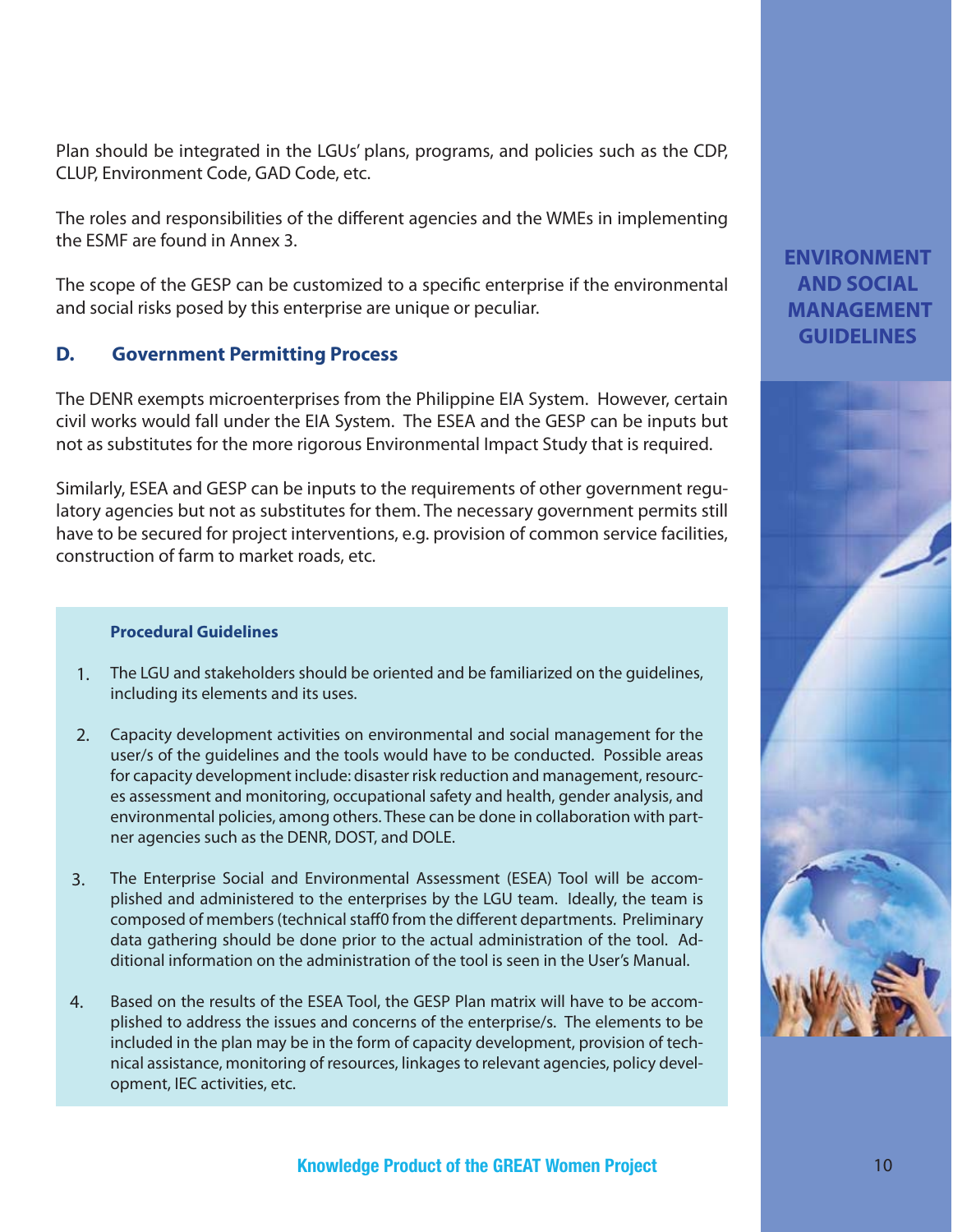## **ENVIRONMENT AND SOCIAL MANAGEMENT GUIDELINES Toolkit**

- **(1) ESMG Negative List**
- **(2) Enterprise Social and Environmental Assessment Tool**
- **(3) Good Environmental and Social Practices (GESP) Plan**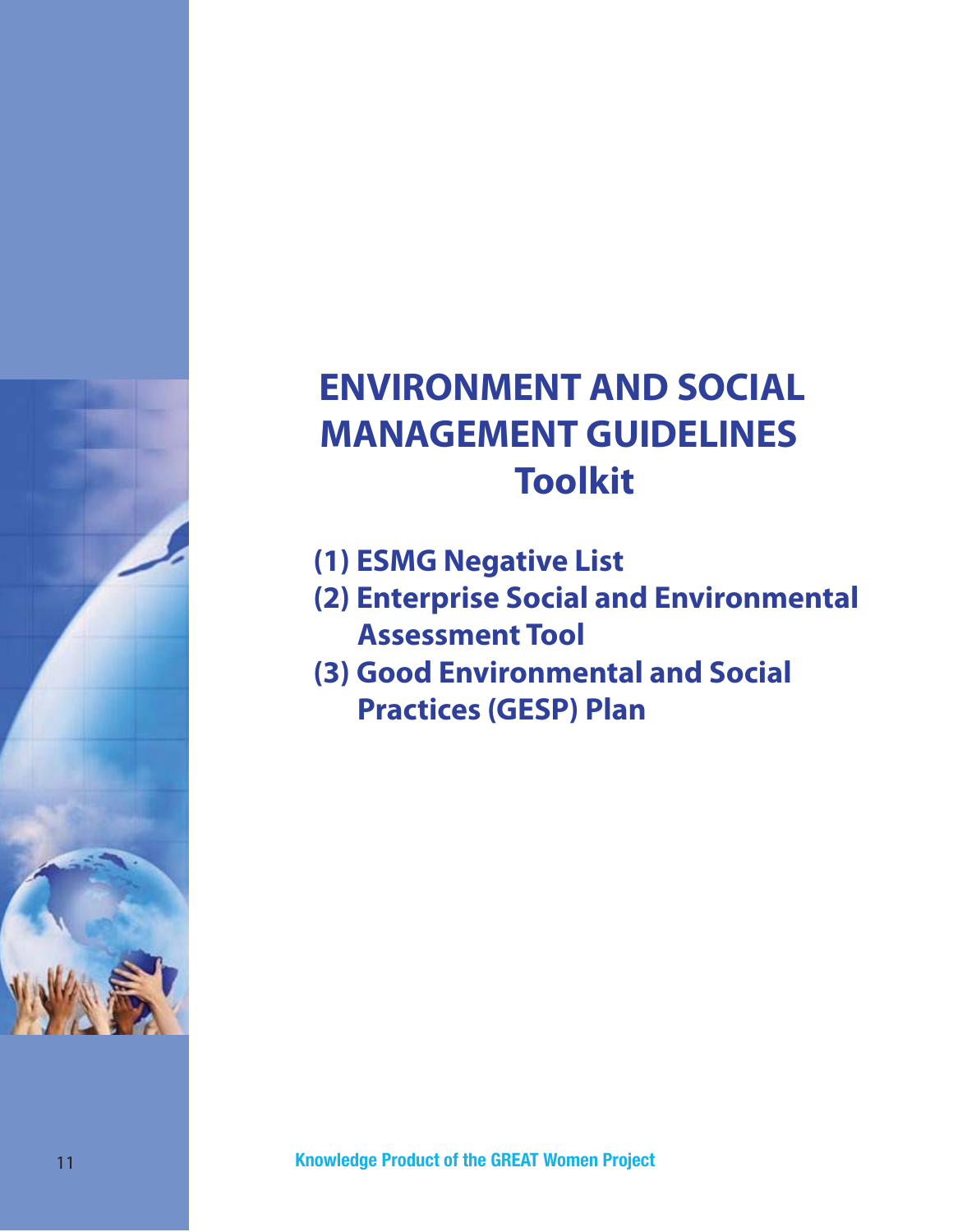#### **Annex 1: ESMG Negative List**

| <b>ESMG Negative List</b>                                                            | <b>National Laws/Policies</b>                                                                                                                                                                                                                                                                                                                                                                                                                                                                                                                                                                                                                                                                                                                                                                                                                                                                                                              |
|--------------------------------------------------------------------------------------|--------------------------------------------------------------------------------------------------------------------------------------------------------------------------------------------------------------------------------------------------------------------------------------------------------------------------------------------------------------------------------------------------------------------------------------------------------------------------------------------------------------------------------------------------------------------------------------------------------------------------------------------------------------------------------------------------------------------------------------------------------------------------------------------------------------------------------------------------------------------------------------------------------------------------------------------|
| 1) The manufacture, mar                                                              | <b>RA 9516</b>                                                                                                                                                                                                                                                                                                                                                                                                                                                                                                                                                                                                                                                                                                                                                                                                                                                                                                                             |
| keting, and distribution of<br>firearms and explosives,<br>their spare parts, ammuni | Section 2. Section 4 of Presidential Decree No. 1866, as amended, is hereby<br>further amended to read as follows:                                                                                                                                                                                                                                                                                                                                                                                                                                                                                                                                                                                                                                                                                                                                                                                                                         |
| tion and accessories                                                                 | SEC 3-A. Unlawful Manufacture, Sales, Acquisition, Disposition, Importa-<br>tion or Possession of a Part, Ingredient, Machinery, Tool or Instrument<br>Used or Intended to be Used for the Manufacture, Construction, Assem-<br>bly, Delivery or Detonation. The penalty of reclusion perpetua shall be im-<br>posed upon any person who shall willfully and unlawfully manufacture,<br>assemble, deal in, acquire, dispose, import or possess any part, ingredi-<br>ent, machinery, tool or instrument of any explosive or incendiary device,<br>whether chemical, mechanical, electronic, electrical or otherwise, used<br>or intended to be used by that person for its manufacture, construction,<br>assembly, delivery or detonation, where the explosive or incendiary de-<br>vice is capable or is intended to be made capable of producing destruc-<br>tive effect on contiguous objects or causing injury or death to any person. |
|                                                                                      | <b>PD 1866</b>                                                                                                                                                                                                                                                                                                                                                                                                                                                                                                                                                                                                                                                                                                                                                                                                                                                                                                                             |
|                                                                                      | Section 2. Presumption of Illegal Manufacture of Firearms or Ammunition.<br>The possession of any machinery, tool or instrument used directly in the<br>manufacture of firearms or ammunition, by any person whose business<br>or employment does not lawfully deal with the manufacture of firearms<br>or ammunition, shall be prima facie evidence that such article is intended<br>to be used in the unlawful/illegal manufacture of firearms or ammunition.                                                                                                                                                                                                                                                                                                                                                                                                                                                                            |
|                                                                                      | Section 3. Unlawful Manufacture, Sales, Acquisition, Disposition or Pos-<br>session of Explosives. The penalty of reclusion temporal in its maxi-<br>mum period to reclusion perpetua shall be imposed upon any person<br>who shall unlawfully manufacture, assemble, deal in, acquire, dispose or<br>possess handgrenade(s), rifle grenade(s) and other explosives, includ-<br>ing but not limited to "philbox bombs", "molotov cocktail bomb", "fire-<br>bombs", or other incendiary devices capable of producing destructive<br>effect on contiguous objects or causing injury or death to any person.                                                                                                                                                                                                                                                                                                                                  |
|                                                                                      | Section 4. Presumption of Unlawful Manufacture. The possession of any ma-<br>chinery, tool or instrument directly used in the manufacture of explosives, by                                                                                                                                                                                                                                                                                                                                                                                                                                                                                                                                                                                                                                                                                                                                                                                |

chinery, tool or instrument directly used in the manufacture of explosives, by any person whose business or employment does not lawfully deal with the manufacture of explosives shall be prima facie evidence that such article is intended to be used in the unlawful/illegal manufacture of explosives.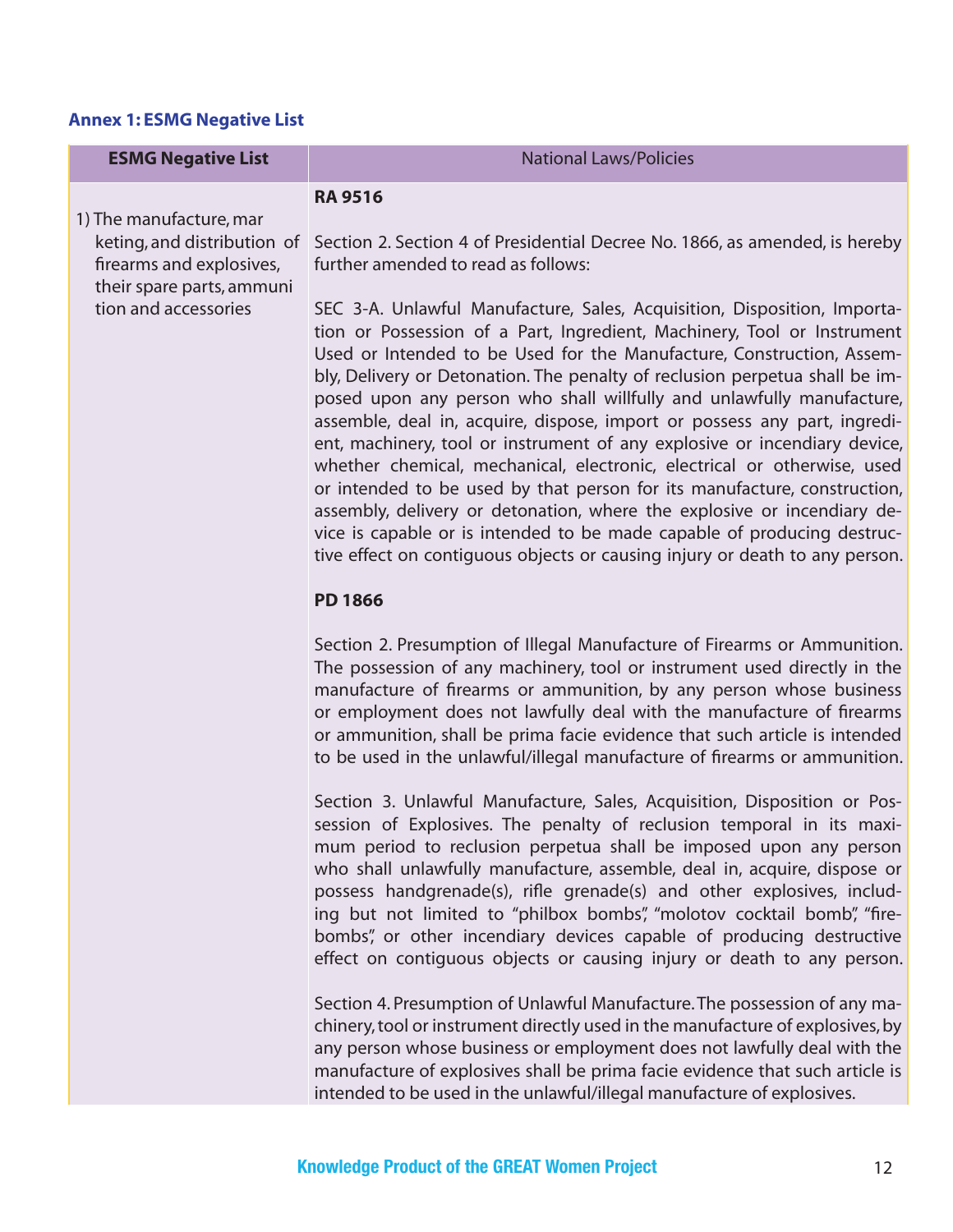| <b>ESMG Negative List</b>                                                                                                                               | <b>National Laws/Policies</b>                                                                                                                                                                                                                                                                                                                                                                                                                                                                                                            |
|---------------------------------------------------------------------------------------------------------------------------------------------------------|------------------------------------------------------------------------------------------------------------------------------------------------------------------------------------------------------------------------------------------------------------------------------------------------------------------------------------------------------------------------------------------------------------------------------------------------------------------------------------------------------------------------------------------|
| 2) The collection, storage,                                                                                                                             | RA 9147                                                                                                                                                                                                                                                                                                                                                                                                                                                                                                                                  |
| and trade of endan<br>gered or protected<br>species of<br>flora and fauna, whether<br>in live or preserved<br>form; include corals,<br>shells and sand. | Section 23. Collection of Threatened Wildlife, By-products and Derivatives. The<br>collection of threatened wildlife, as determined and listed pursuant to this Act,<br>including its by-products and derivatives, shall be allowed only for scientific,<br>or breeding or propagation purposes in accordance with Section 6 of this Act:<br>Provided, That only the accredited individuals, business, research, educational<br>or scientific entities shall be allowed to collect for conservation breeding or<br>propagation purposes. |
|                                                                                                                                                         | Section 27. Illegal Acts. Unless otherwise allowed in accordance with this Act,<br>it shall be unlawful for any person to willfully and knowingly exploit wildlife<br>resources and their habitats, or undertake the following acts;                                                                                                                                                                                                                                                                                                     |
|                                                                                                                                                         | (a) killing and destroying wildlife species, except in the following instances;                                                                                                                                                                                                                                                                                                                                                                                                                                                          |
|                                                                                                                                                         | when it is done as part of the religious rituals of established tribal<br>i.<br>groups or indigenous cultural communities;                                                                                                                                                                                                                                                                                                                                                                                                               |
|                                                                                                                                                         | when the wildlife is afflicted with an incurable communicable<br>ii.                                                                                                                                                                                                                                                                                                                                                                                                                                                                     |
|                                                                                                                                                         | disease;<br>iii. when it is deemed necessary to put an end to the misery suffered<br>by the wildlife;                                                                                                                                                                                                                                                                                                                                                                                                                                    |
|                                                                                                                                                         | iv. when it is done to prevent an imminent danger to the life or limb<br>of a human being; and                                                                                                                                                                                                                                                                                                                                                                                                                                           |
|                                                                                                                                                         | when the wildlife is killed or destroyed after it has been used in<br>V.<br>authorized research or experiments.                                                                                                                                                                                                                                                                                                                                                                                                                          |
|                                                                                                                                                         | (b) inflicting injury which cripples and/or impairs the reproductive system<br>of wild life species;                                                                                                                                                                                                                                                                                                                                                                                                                                     |
|                                                                                                                                                         | (c) effecting any of the following acts in critical habitat(s)                                                                                                                                                                                                                                                                                                                                                                                                                                                                           |
|                                                                                                                                                         | i. dumping of waste products detrimental to wildlife;<br>ii. squatting or otherwise occupying any portion of the critical habitat;<br>iii. mineral exploration and/or extraction;<br>iv. burning;<br>v. logging; and<br>vi. quarrying                                                                                                                                                                                                                                                                                                    |
|                                                                                                                                                         | (d) introduction, reintroduction or restocking of wildlife resources;<br>(e) trading of wildlife;<br>(f) collecting, hunting or possessing wildlife, their by-products and derivatives;<br>(g) gathering or destroying of active nests, nest trees, host plants and the like;<br>(h) maltreating and/or inflicting other injuries not covered by the preceding<br>paragraph; and<br>(i) transporting of wildlife.                                                                                                                        |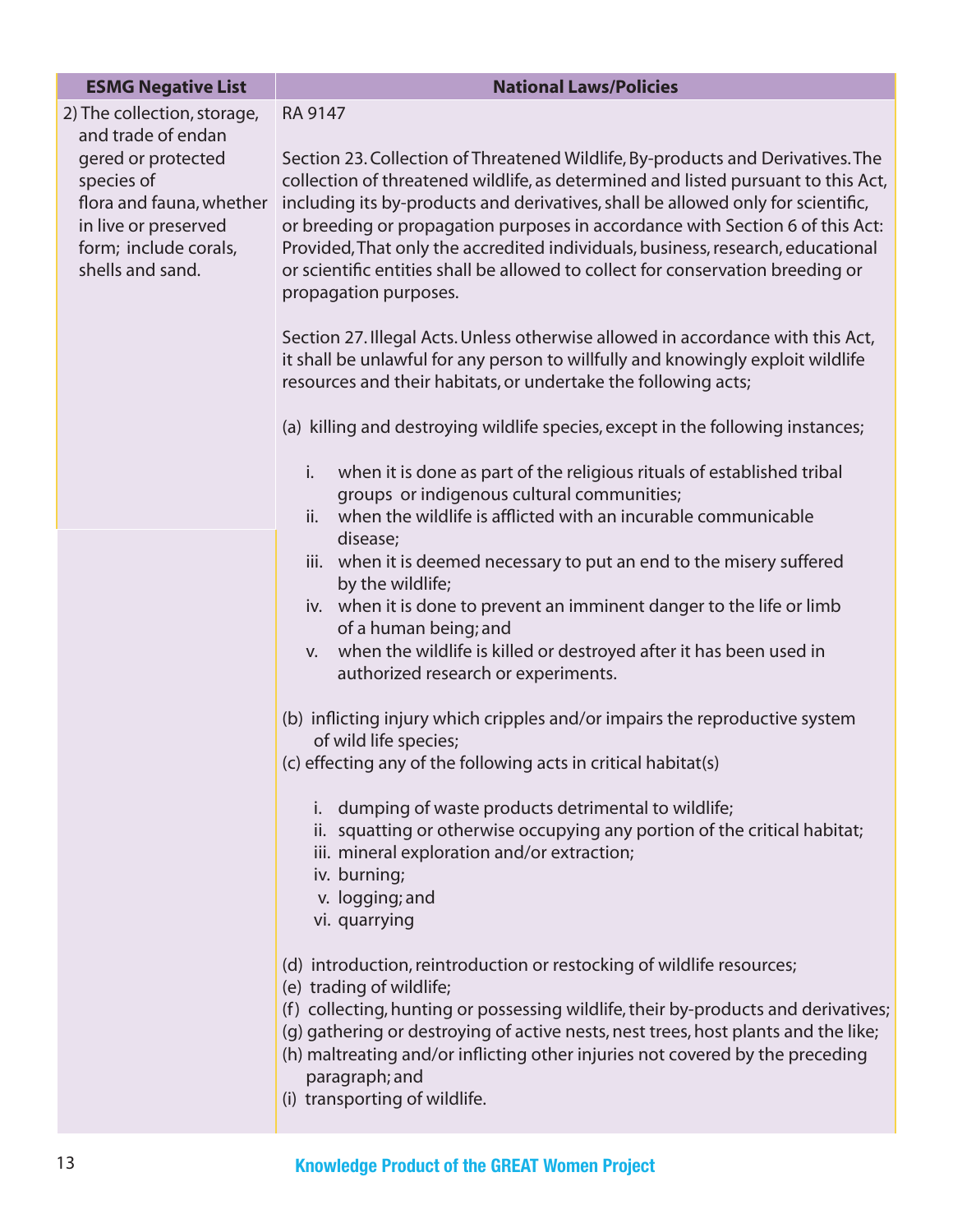| <b>ESMG Negative List</b>                                                                                                                                                                                                                                                                                                                                     | <b>National Laws/Policies</b>                                                                                                                                                                                                                                                                                                                                                                                                                                                                                                                                                                                                                                                                                                                                                                                                                                                                                                                                                                                                                                                                                                                                                                                                                                                                                                                                                            |
|---------------------------------------------------------------------------------------------------------------------------------------------------------------------------------------------------------------------------------------------------------------------------------------------------------------------------------------------------------------|------------------------------------------------------------------------------------------------------------------------------------------------------------------------------------------------------------------------------------------------------------------------------------------------------------------------------------------------------------------------------------------------------------------------------------------------------------------------------------------------------------------------------------------------------------------------------------------------------------------------------------------------------------------------------------------------------------------------------------------------------------------------------------------------------------------------------------------------------------------------------------------------------------------------------------------------------------------------------------------------------------------------------------------------------------------------------------------------------------------------------------------------------------------------------------------------------------------------------------------------------------------------------------------------------------------------------------------------------------------------------------------|
| 2) The collection, storage,<br>and trade of endangered<br>or protected species of<br>flora and fauna, whether<br>in live or preserved form;<br>include corals, shells and<br>sand.                                                                                                                                                                            | <b>RA 8550</b><br>Section 91. Ban on Coral Exploitation and Exportation. It shall be unlawful for any<br>person or corporation to gather, possess, sell or export ordinary precious and semi-<br>precious corals, whether raw or in processed form, except for scientific or research<br>purposes.<br>Section 97. Fishing or Taking of Rare, Threatened or Endangered Species. It shall<br>be unlawful to fish or take rare, threatened or endangered species as listed in the<br>CITES and as determined by the Department.                                                                                                                                                                                                                                                                                                                                                                                                                                                                                                                                                                                                                                                                                                                                                                                                                                                             |
| 3) The manufacture,<br>marketing,<br>and distribution of<br>products that use raw<br>materials from endan<br>gered species of flora<br>and fauna, where<br>collection<br>of these raw materials<br>involves extinguishing<br>the life or will severely<br>com promise the well-<br>being and numbers of<br>these endangered<br>species of flora and<br>fauna. | <b>RA 9147</b><br>Section 27. Unless otherwise allowed in accordance with this Act, it shall be<br>unlawful for any person to willfully and knowingly exploit wildlife resources<br>and their habitats, or undertake the following acts;<br>(a) killing and destroying wildlife species, except in the following instances;<br>i. when it is done as part of the religious rituals of established tribal<br>groups or indigenous cultural communities;<br>ii. when the wildlife is afflicted with an incurable communicable<br>disease;<br>iii. when it is deemed necessary to put an end to the misery suffered by<br>the wildlife;<br>iv. when it is done to prevent an imminent danger to the life or limb<br>of a human being; and<br>v. when the wildlife is killed or destroyed after it has been used<br>n authorized research or experiments.<br>(b) inflicting injury which cripples and/or impairs the reproductive system<br>of wildlife species;<br>(c) effecting any of the following acts in critical habitat(s)<br>dumping of waste products detrimental to wildlife;<br>i.<br>squatting or otherwise occupying any portion of the critical habitat;<br>ii.<br>iii. mineral exploration and/or extraction;<br>burning;<br>iv.<br>logging; and<br>V.<br>vi. quarrying<br>(d) introduction, reintroduction or restocking of wildlife resources;<br>(e) trading of wildlife; |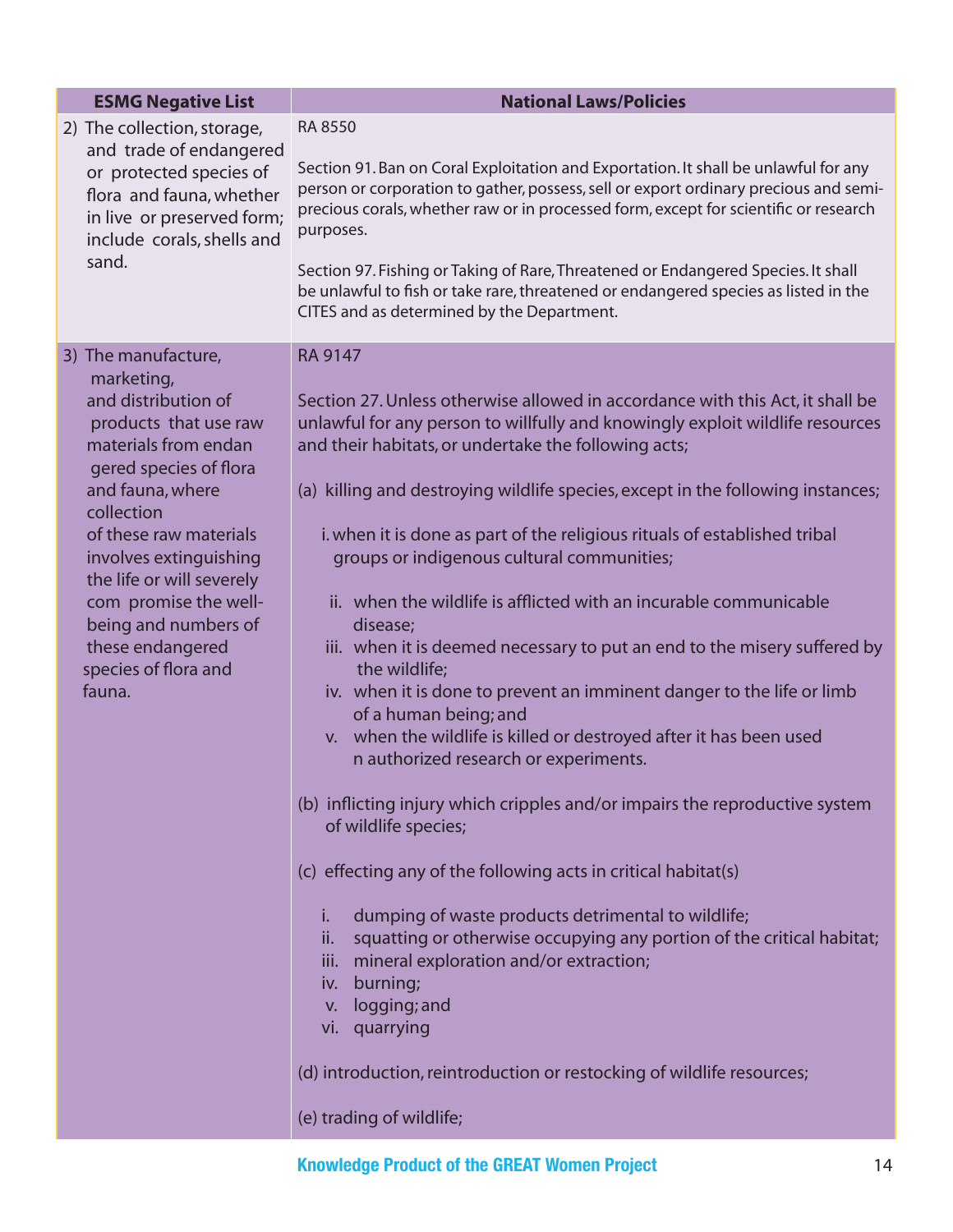| <b>ESMG Negative List</b>                                                                                                                                                                                                                                                                                           | <b>National Laws/Policies</b>                                                                                                                                                                                                                                                                                                                                                                                                                                                                                                                                                                                                                                                                                                                                                                                                                                                                                                                                      |
|---------------------------------------------------------------------------------------------------------------------------------------------------------------------------------------------------------------------------------------------------------------------------------------------------------------------|--------------------------------------------------------------------------------------------------------------------------------------------------------------------------------------------------------------------------------------------------------------------------------------------------------------------------------------------------------------------------------------------------------------------------------------------------------------------------------------------------------------------------------------------------------------------------------------------------------------------------------------------------------------------------------------------------------------------------------------------------------------------------------------------------------------------------------------------------------------------------------------------------------------------------------------------------------------------|
|                                                                                                                                                                                                                                                                                                                     | (f) collecting, hunting or possessing wildlife, their by-products<br>and derivatives;<br>(g) gathering or destroying of active nests, nest trees, host plants<br>and the like;<br>(h) maltreating and/or inflicting other injuries not covered<br>by the preceding paragraph; and<br>(i) transporting of wildlife.<br><b>RA 8550</b><br>Section 92. Ban on Muro-Ami, Other Methods and Gear Destructive to Coral<br>Reefs and Other Marine Habitat. It shall be unlawful for any person, natu-<br>ral or juridical, to fish with gear method that destroy coral reefs, seagrass<br>beds, and other fishery marine life habitat as may be determined by the<br>Department. "Muro-Ami" and any of its variation, and such similar gear and<br>methods that require diving, other physical or mechanical acts to pound<br>the coral reefs and other habitat to entrap, gather or catch fish and other<br>fishery species are also prohibited.                         |
| The manufacture,<br>4)<br>distribution, and the use<br>of machinery, equip<br>ment and the use of<br>methods that can lead<br>to rapid depletion of<br>critical natural resources,<br>e.g motorized bancas,<br>chain saws or power<br>saws, various types of<br>illegal and banned<br>fishing gears and<br>methods. | <b>RA 9147</b><br>Section 27. Unless otherwise allowed in accordance with this Act, it shall be<br>unlawful for any person to willfully and knowingly exploit wildlife resourc-<br>es and their habitats, or undertake the following acts;<br>(a) killing and destroying wildlife species, except in the following<br>instances;<br>i. when it is done as part of the religious rituals of established<br>tribal groups or indigenous cultural communities;<br>ii. when the wildlife is afflicted with an incurable communicable<br>disease;<br>iii. when it is deemed necessary to put an end to the<br>misery suffered by the wildlife;<br>iv. when it is done to prevent an imminent danger to the life or<br>limb of a human being; and<br>v. when the wildlife is killed or destroyed after it has been used in<br>authorized research or experiments.<br>(b) inflicting injury which cripples and/or impairs the reproductive<br>system of wildlife species; |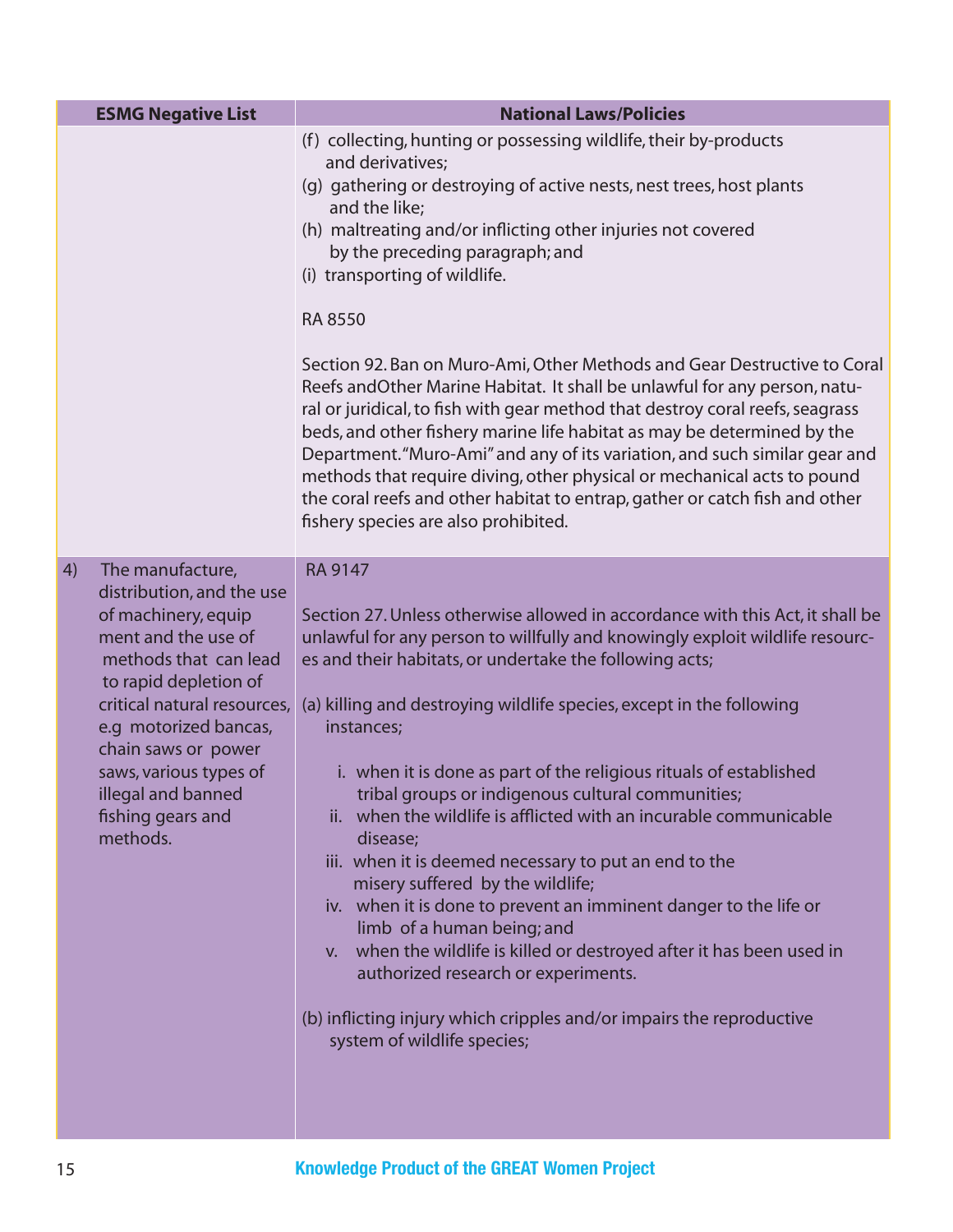| <b>ESMG Negative List</b>                                                                                                                                                                                                      | <b>National Laws/Policies</b>                                                                                                                                                                                                                                                                                                                                                                                                                                                                                                                                                                                                                                                                                                                                                                                                                                                                                                                                                                                                                   |
|--------------------------------------------------------------------------------------------------------------------------------------------------------------------------------------------------------------------------------|-------------------------------------------------------------------------------------------------------------------------------------------------------------------------------------------------------------------------------------------------------------------------------------------------------------------------------------------------------------------------------------------------------------------------------------------------------------------------------------------------------------------------------------------------------------------------------------------------------------------------------------------------------------------------------------------------------------------------------------------------------------------------------------------------------------------------------------------------------------------------------------------------------------------------------------------------------------------------------------------------------------------------------------------------|
|                                                                                                                                                                                                                                | (d) introduction, reintroduction or restocking of wildlife resources;<br>(e) trading of wildlife;<br>(f) collecting, hunting or possessing wildlife, their by-products<br>and derivatives;<br>(g) gathering or destroying of active nests, nest trees, host plants<br>and the like;<br>(h) maltreating and/or inflicting other injuries not covered<br>by the preceding paragraph; and<br>(i) transporting of wildlife.<br><b>RA 8550</b><br>Section 92. Ban on Muro-Ami, Other Methods and Gear Destructive to<br>Coral Reefs and Other Marine Habitat. It shall be unlawful for any person,<br>natural or juridical, to fish with gear method that destroy coral reefs, sea-<br>grass beds, and other fishery marine life habitat as may be determined<br>by the Department. "Muro-Ami" and any of its variation, and such similar<br>gear and methods that require diving, other physical or mechanical acts to<br>pound the coral reefs and other habitat to entrap, gather or catch fish and<br>other fishery species are also prohibited. |
| 5) The manufacture, trade<br>and the use of chemical<br>substances that are<br>banned, restricted or<br>scheduled for phase-out<br>locally or internationally,<br>(i.e. ozone depleting<br>substances and banned<br>chemicals. | <b>RA 6969</b><br>Section 2. Declaration of Policy. It is the policy of the State to regulate,<br>restrict or prohibit the importation, manufacture, processing, sale, distribu-<br>tion, use and disposal of chemical substances and mixtures that present<br>unreasonable risk and/or injury to health or the environment; to prohibit<br>the entry, even in transit, of hazardous and nuclear wastes and their<br>disposal into the Philippine territorial limits for whatever purpose; and to<br>provide advancement and facilitate research and studies on toxic chemi-<br>cals.                                                                                                                                                                                                                                                                                                                                                                                                                                                           |
| 6) Enterprises engaged in<br>commercial sex work<br>and pornographic                                                                                                                                                           | <b>RA 7610</b><br>Art. 3 Section 5. Child Prostitution and Other Sexual Abuse. Children,<br>activities, virtual or actual. whether male or female, who for money, profit, or any other consideration<br>or due to the coercion or influence of any adult, syndicate or group, indulge<br>in sexual intercourse or lascivious conduct, are deemed to be children ex-<br>ploited in prostitution and other sexual abuse.<br>The penalty of reclusion temporal in its medium period to reclusion per-<br>petua shall be imposed upon the following:<br>Those who engage in or promote, facilitate or induce<br>(a)<br>child prostitution                                                                                                                                                                                                                                                                                                                                                                                                           |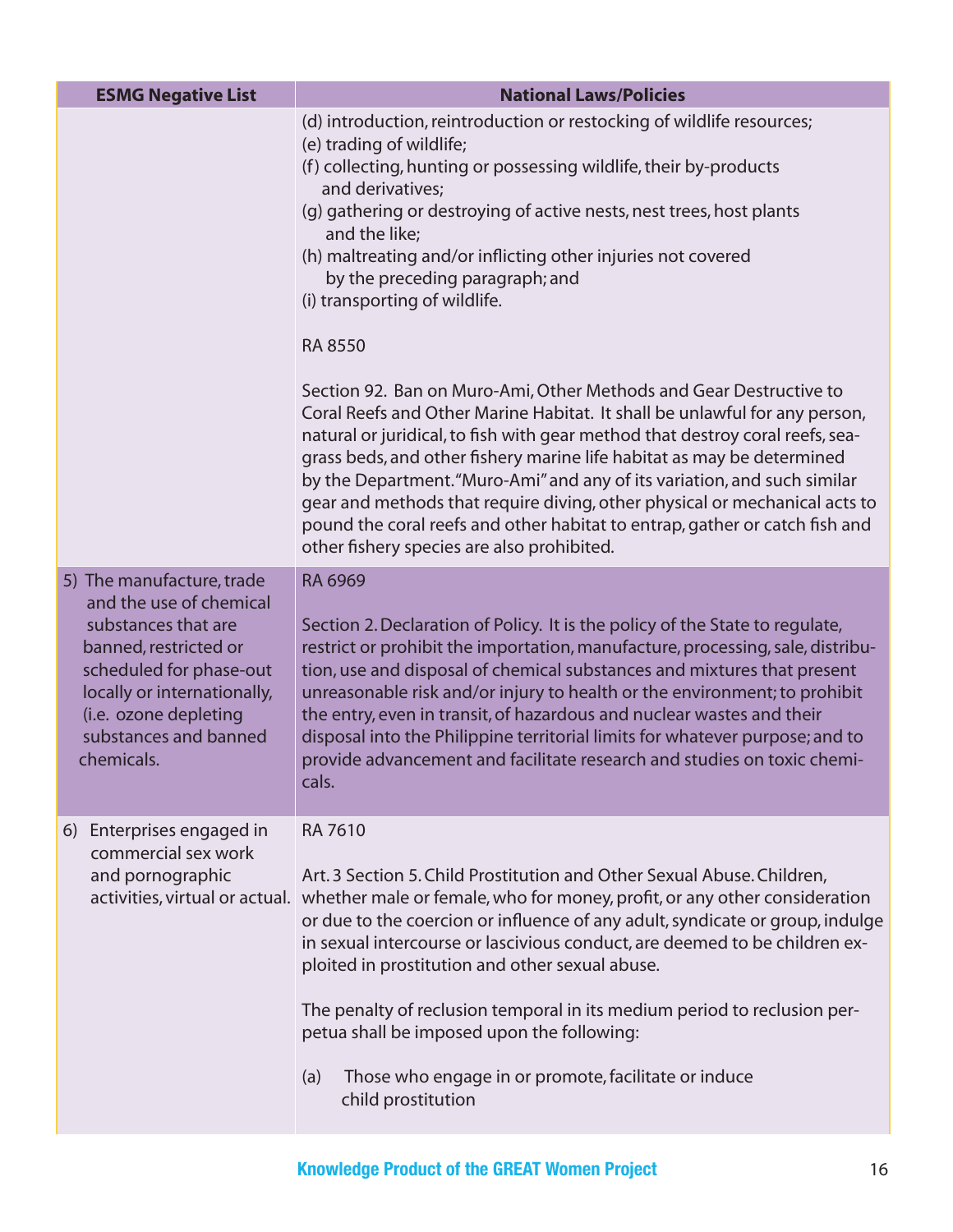| <b>ESMG Negative List</b>                                                                                                                                                                                                                                                                     | <b>National Laws/Policies</b>                                                                                                                                                                                                                                                                                                                                                                                                                                                                                                                                                                                                                                                                                                                                                                                                                                                                                                                                                                                                                                                                                                                                                                                                                                                                                                                                                                                                                                                                                           |
|-----------------------------------------------------------------------------------------------------------------------------------------------------------------------------------------------------------------------------------------------------------------------------------------------|-------------------------------------------------------------------------------------------------------------------------------------------------------------------------------------------------------------------------------------------------------------------------------------------------------------------------------------------------------------------------------------------------------------------------------------------------------------------------------------------------------------------------------------------------------------------------------------------------------------------------------------------------------------------------------------------------------------------------------------------------------------------------------------------------------------------------------------------------------------------------------------------------------------------------------------------------------------------------------------------------------------------------------------------------------------------------------------------------------------------------------------------------------------------------------------------------------------------------------------------------------------------------------------------------------------------------------------------------------------------------------------------------------------------------------------------------------------------------------------------------------------------------|
| 6) Enterprises engaged in<br>commercial sex work<br>and pornographic<br>activities, virtual or actual.                                                                                                                                                                                        | RA 9262<br>Section 3. "Sexual violence" refers to an act which is sexual in nature, com-<br>mitted against a woman or her child. It includes, but is not limited to:<br>(b) acts causing or attempting to cause the victim to engage in any sexual<br>activity by force, threat of force, physical or other harm or threat of physical<br>or other harm or coercion; (c) Prostituting the woman or child.<br><b>RA7610</b><br>Art.7 Section 11. Sanctions of Establishments or Enterprises which Pro-<br>mote, Facilitate, or Conduct Activities Constituting Child Prostitution and<br>Other Sexual Abuse, Child Trafficking, Obscene Publications and Indecent<br>Shows, and Other Acts of Abuse. All establishments and enterprises which<br>promote or facilitate child prostitution and other sexual abuse, child traf-<br>ficking, obscene publications and indecent shows, and other acts of abuse<br>shall be immediately closed and their authority or license to operate can-<br>celled, without prejudice to the owner or manager thereof being prosecut-<br>ed under this Act and/or the Revised Penal Code, as amended, or special<br>laws. A sign with the words "off limits" shall be conspicuously displayed out-<br>side the establishments or enterprises by the Department of Social Welfare<br>and Development for such period which shall not be less than one (1) year,<br>as the Department may determine. The unauthorized removal of such sign<br>shall be punishable by prision correccional. |
| 7) Economic activities or<br>enterprises that employ<br>so-called involuntary<br>servitude, forced or com<br>pulsory labor as defined in<br>Article 3 of the Philippine<br><b>Constitution and ILO</b><br><b>Core Convention No. 29</b><br>Concerning<br><b>Forced or Compulsory</b><br>Labor | Art. 3, Sec. 18 of the Philippine Constitution<br>No involuntary servitude in any form shall exist except as a punishment for<br>a crime whereof the party shall have been duly convicted.                                                                                                                                                                                                                                                                                                                                                                                                                                                                                                                                                                                                                                                                                                                                                                                                                                                                                                                                                                                                                                                                                                                                                                                                                                                                                                                              |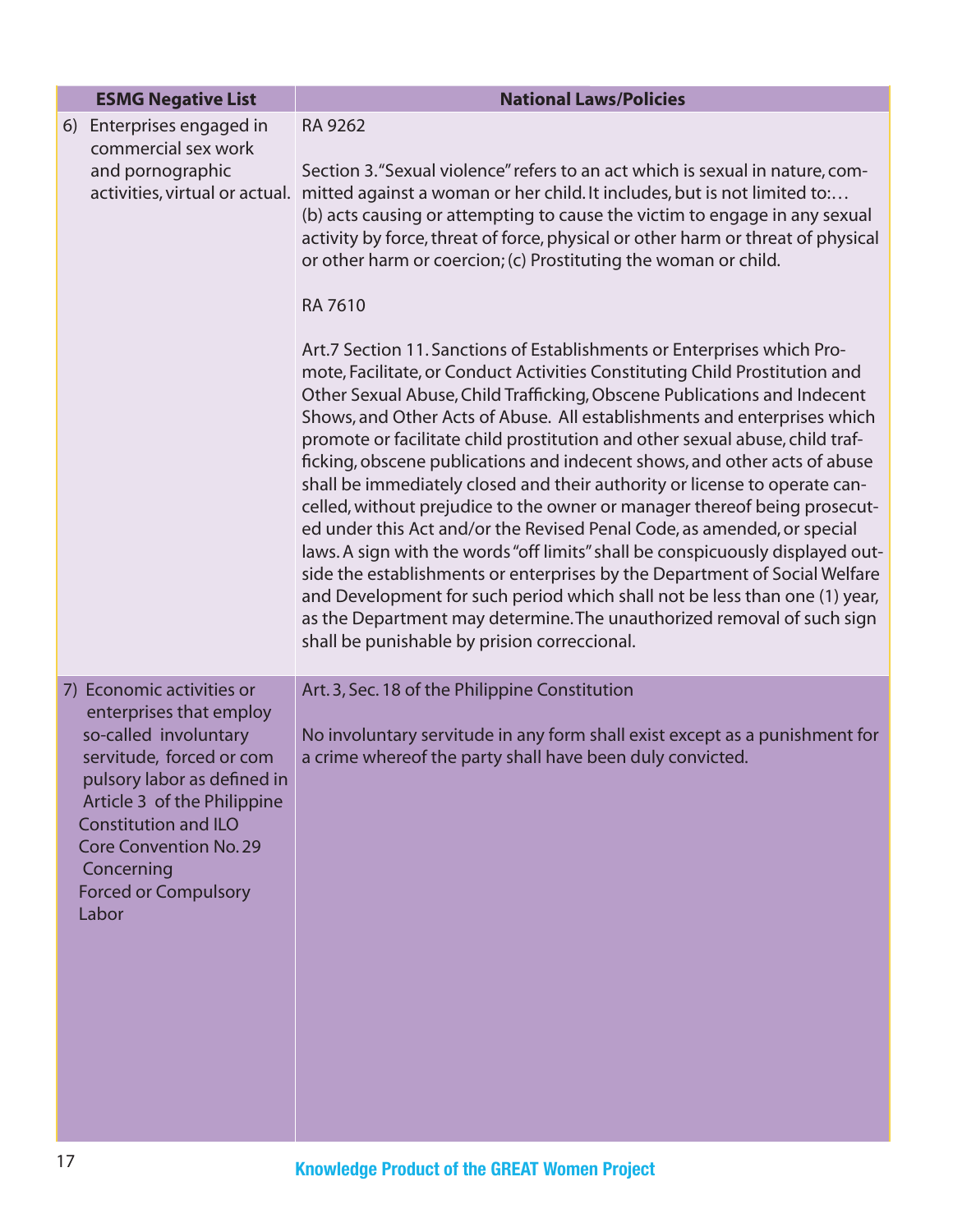#### **ESMG Negative List** National Laws/Policies

| 8) Activities that          |  |  |
|-----------------------------|--|--|
| diminish, destroy the       |  |  |
| country's national cultural |  |  |
| treasures, important        |  |  |
| cultural properties, an     |  |  |
| thropological area,         |  |  |
| archaeological and          |  |  |
| historical sites and his    |  |  |
| torical landmarks as        |  |  |
| these are defined by        |  |  |
| existing laws;              |  |  |

RA 4846

RA 9231

Section 12. It shall be unlawful to explore, excavate, or make diggings on archaeological or historical sites for the purpose of obtaining materials of cultural historical value without the prior written authority from the Director of the National Museum. No excavation or diggings shall be permitted without the supervision of an archaeologist certified as such by the Director of the National Museum, or of such other person who, in the opinion of the Director, is competent to supervise the work, and who shall, upon completion of the project, deposit with the Museum a catalogue of all the materials found thereon, and a description of the archaeological context in accordance with accepted archaeological practices. When excavators shall strike upon any buried cultural property, the excavation shall be suspended and the matter reported immediately to the Director of the National Museum who shall take the appropriate steps to have the discovery investigated and to insure the proper and safe removal thereof, with the knowledge and consent of the owner. The suspension shall not be lifted until the Director of the National Museum shall so allow it.

All exploration, excavation, or diggings on government and private property for archaeological or historical purposes shall be undertaken only by the National Museum, or any institution duly authorized by the Director of the National Museum.

Section 13. All restorations, reconstructions, and preservations of government historical buildings, shrines, landmarks, monuments, and sites, which have been designated as "National Cultural Treasures," and "important cultural properties" shall only be undertaken with the written permission of the Director of the National Museum who shall designate the supervision of the same.

#### 9) Enterprises that employ child labor

Section 1. "Sec. 2. Declaration of State Policy and Principles. It is hereby declared to be the policy of the State to provide special protection to children from all forms of abuse, neglect, cruelty, exploitation and discrimination, and other conditions prejudicial to their development including child labor and its worst forms; provide sanctions for their commission and carry out a program for prevention and deterrence of and crisis intervention in situations of child abuse, exploitation and discrimination. The State shall intervene on behalf of the child when the parent, guardian, teacher or person having care or custody of the child fails or is unable to protect the child against abuse, exploitation and discrimination or when such acts against the child are committed by the said parent, guardian, teacher or person having care and custody of the same.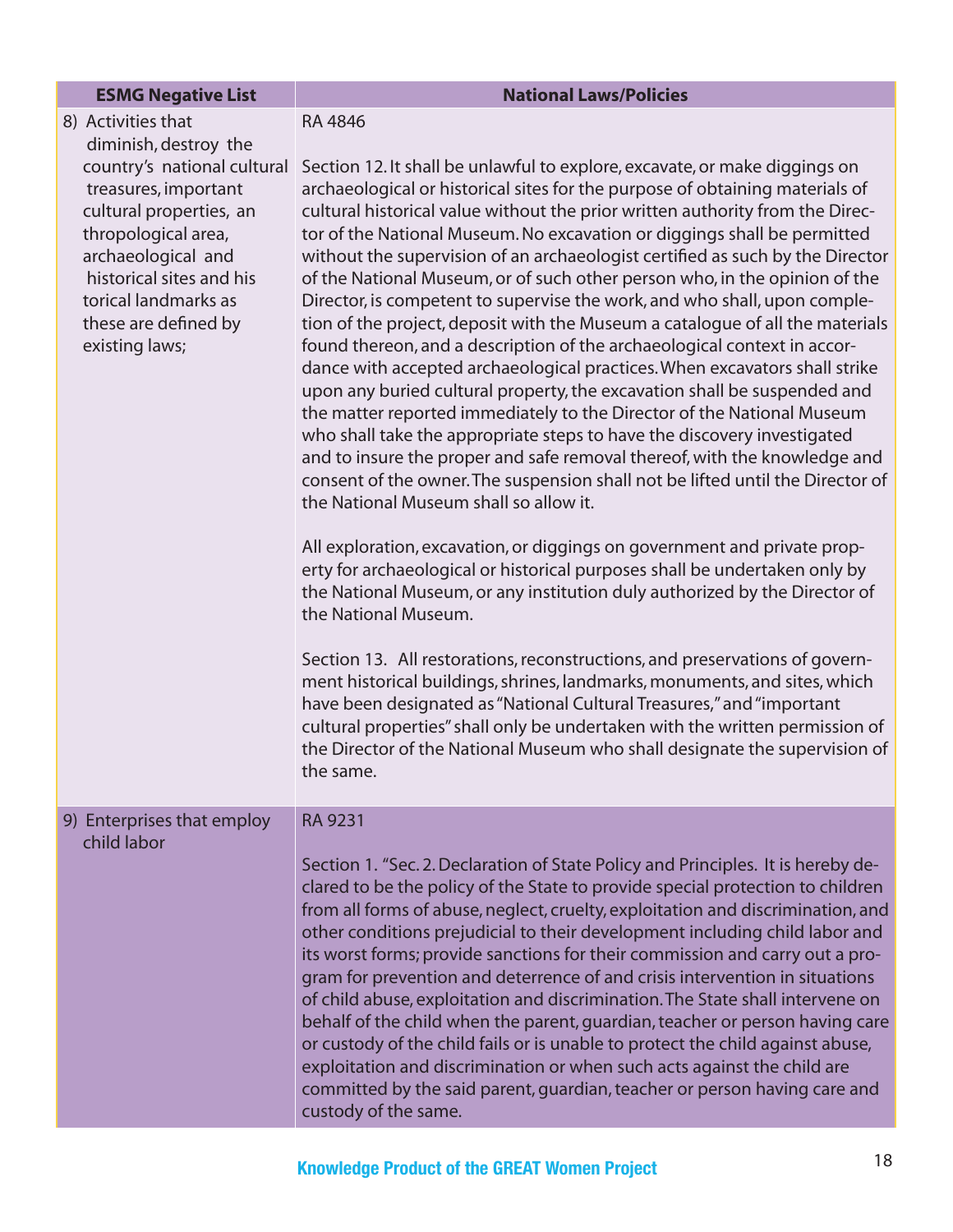| <b>ESMG Negative List</b>                 | <b>National Laws/Policies</b>                                                                                                                                                                                                                                                                                                                                                                                                                                                                                       |
|-------------------------------------------|---------------------------------------------------------------------------------------------------------------------------------------------------------------------------------------------------------------------------------------------------------------------------------------------------------------------------------------------------------------------------------------------------------------------------------------------------------------------------------------------------------------------|
| 9) Enterprises that employ<br>child labor | RA 9231                                                                                                                                                                                                                                                                                                                                                                                                                                                                                                             |
|                                           | Section 2. "Section 12. Employment of Children. - Children below fifteen (15)<br>years of age shall not be employed except:                                                                                                                                                                                                                                                                                                                                                                                         |
|                                           | "1) When a child works directly under the sole responsibility of his/her par-<br>ents or legal guardian and where only members of his/her family are em-<br>ployed: Provided, however, That his/her employment neither endangers his/<br>her life, safety, health, and morals, nor impairs his/her normal development:<br>Provided, further, That the parent or legal guardian shall provide the said<br>child with the prescribed primary and/or secondary education; or                                           |
|                                           | "2) Where a child's employment or participation in public entertainment<br>or information through cinema, theater, radio, television or other forms of<br>media is essential: Provided, That the Employment contract is concluded<br>by the child's parents or legal guardian, with the express agreement of the<br>child concerned, if possible, and the approval of the Department of Labor<br>and Employment: Provided, further, That the following requirements in all<br>instances are strictly complied with: |
|                                           | "(a) The employer shall ensure the protection, health, safety, morals and<br>normal development of the child:                                                                                                                                                                                                                                                                                                                                                                                                       |
|                                           | "(b) The employer shall institute measures to prevent the child's<br>exploitation or discrimination taking into account the system and<br>level of remuneration, and the duration and arrangement of<br>working time; and                                                                                                                                                                                                                                                                                           |
|                                           | "(c) The employer shall formulate and implement, subject to the<br>approval and supervision of competent authorities, a continuing<br>program for training and skills acquisitions of the child.                                                                                                                                                                                                                                                                                                                    |
|                                           | "In the above-exceptional cases where any such child may be employed, the<br>employer shall first secure, before engaging such child, a work permit from<br>the Department of Labor and Employment which shall ensure observance<br>of the above requirements.                                                                                                                                                                                                                                                      |
|                                           | "For purposes of this Article, the term "child" shall apply to all persons under<br>eighteen (18) years of age."                                                                                                                                                                                                                                                                                                                                                                                                    |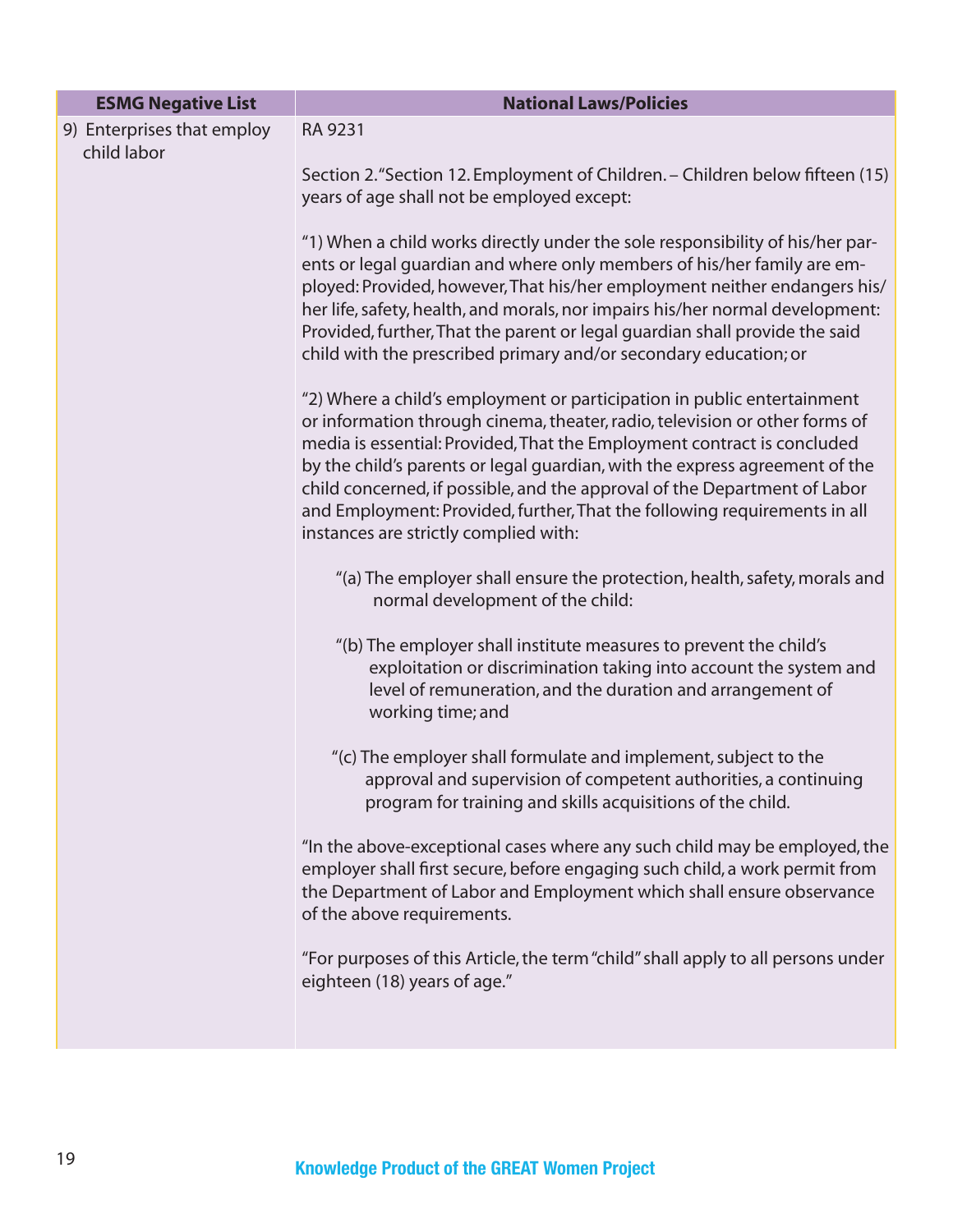|    | <b>ESMG Negative List</b>              | <b>National Laws/Policies</b>                                                                                                                                                                                                                                                                                                                                                                                                                                                                                                                  |
|----|----------------------------------------|------------------------------------------------------------------------------------------------------------------------------------------------------------------------------------------------------------------------------------------------------------------------------------------------------------------------------------------------------------------------------------------------------------------------------------------------------------------------------------------------------------------------------------------------|
| 9) | Enterprises that<br>employ child labor | RA 9231<br>Section 2. "Section 12. Employment of Children. - Children below fifteen<br>(15) years of age shall not be employed except:                                                                                                                                                                                                                                                                                                                                                                                                         |
|    |                                        | "1) When a child works directly under the sole responsibility of his/her<br>parents or legal guardian and where only members of his/her family are<br>employed: Provided, however, That his/her employment neither endangers<br>his/her life, safety, health, and morals, nor impairs his/her normal develop-<br>ment: Provided, further, That the parent or legal guardian shall provide the<br>said child with the prescribed primary and/or secondary education; or                                                                         |
|    |                                        | "2) Where a child's employment or participation in public entertainment<br>or information through cinema, theater, radio, television or other forms of<br>media is essential: Provided, That the Employment contract is concluded<br>by the child's parents or legal guardian, with the express agreement of the<br>child concerned, if possible, and the approval of the Department of Labor<br>and Employment: Provided, further, That the following requirements in all<br>instances are strictly complied with:                            |
|    |                                        | "(a) The employer shall ensure the protection, health, safety, morals and<br>normal development of the child:<br>"(b) The employer shall institute measures to prevent the child's<br>exploitation or discrimination taking into account the system and<br>level of remuneration, and the duration and arrangement of<br>working time; and<br>"(c) The employer shall formulate and implement, subject to the<br>approval and supervision of competent authorities, a continuing<br>program for training and skills acquisitions of the child. |
|    |                                        | "In the above-exceptional cases where any such child may be employed,<br>the employer shall first secure, before engaging such child, a work permit<br>from the Department of Labor and Employment which shall ensure obser-<br>vance of the above requirements.                                                                                                                                                                                                                                                                               |
|    |                                        | "For purposes of this Article, the term "child" shall apply to all persons under<br>eighteen (18) years of age."                                                                                                                                                                                                                                                                                                                                                                                                                               |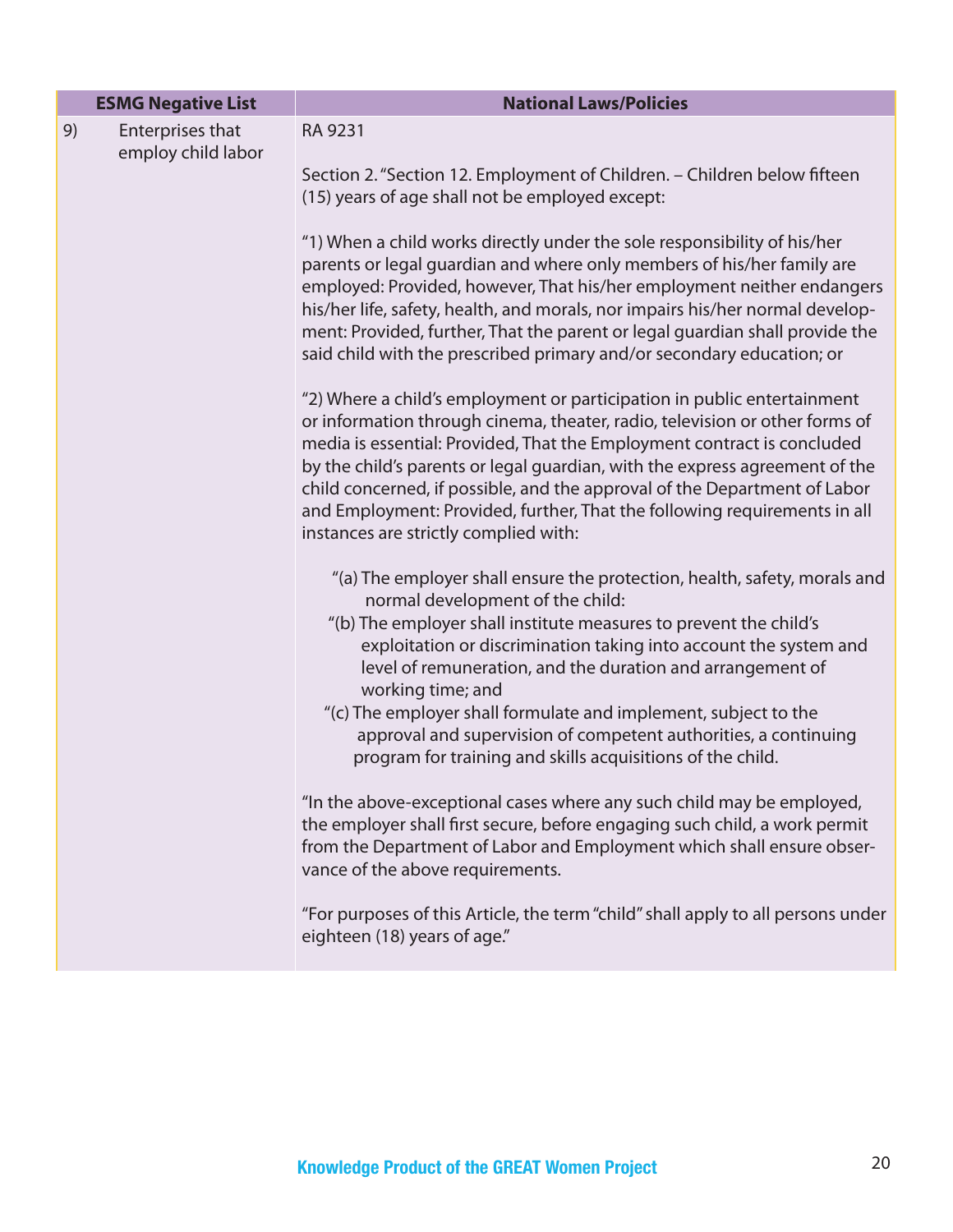### Enumerator: \_\_\_\_\_\_\_\_\_\_\_\_\_\_\_\_\_\_\_\_\_\_\_\_\_\_\_\_\_\_\_\_\_\_\_\_\_\_\_\_\_\_\_\_\_\_\_\_\_\_\_\_\_\_\_\_\_ Questionnaire No. \_\_\_\_\_\_\_

ENTERPRISE SOCIAL AND ENVIRONMENTAL ASSESSMENT TOOL

| Name of Propietor                     |  |
|---------------------------------------|--|
| Name of Respondent                    |  |
| Position                              |  |
| Age                                   |  |
| <b>Location/Business Address</b>      |  |
| No. of years in business<br>operation |  |
| <b>End Products</b>                   |  |

Part 1: ENVIRONMENTAL ASSESSMENT

#### A. POTENTIAL RISKS FACED BY THE ENTERPRISE

1. Have you experienced rapid changes in the local climate over the past 5 years? (e.g., changes in rainfall patterns, amount of rainfall, hotter summers, etc.)

 $\mathcal{L}_\mathcal{L} = \mathcal{L}_\mathcal{L} = \mathcal{L}_\mathcal{L} = \mathcal{L}_\mathcal{L} = \mathcal{L}_\mathcal{L} = \mathcal{L}_\mathcal{L} = \mathcal{L}_\mathcal{L} = \mathcal{L}_\mathcal{L} = \mathcal{L}_\mathcal{L} = \mathcal{L}_\mathcal{L} = \mathcal{L}_\mathcal{L} = \mathcal{L}_\mathcal{L} = \mathcal{L}_\mathcal{L} = \mathcal{L}_\mathcal{L} = \mathcal{L}_\mathcal{L} = \mathcal{L}_\mathcal{L} = \mathcal{L}_\mathcal{L}$  $\mathcal{L}_\mathcal{L} = \mathcal{L}_\mathcal{L} = \mathcal{L}_\mathcal{L} = \mathcal{L}_\mathcal{L} = \mathcal{L}_\mathcal{L} = \mathcal{L}_\mathcal{L} = \mathcal{L}_\mathcal{L} = \mathcal{L}_\mathcal{L} = \mathcal{L}_\mathcal{L} = \mathcal{L}_\mathcal{L} = \mathcal{L}_\mathcal{L} = \mathcal{L}_\mathcal{L} = \mathcal{L}_\mathcal{L} = \mathcal{L}_\mathcal{L} = \mathcal{L}_\mathcal{L} = \mathcal{L}_\mathcal{L} = \mathcal{L}_\mathcal{L}$  $\mathcal{L}_\mathcal{L} = \mathcal{L}_\mathcal{L} = \mathcal{L}_\mathcal{L} = \mathcal{L}_\mathcal{L} = \mathcal{L}_\mathcal{L} = \mathcal{L}_\mathcal{L} = \mathcal{L}_\mathcal{L} = \mathcal{L}_\mathcal{L} = \mathcal{L}_\mathcal{L} = \mathcal{L}_\mathcal{L} = \mathcal{L}_\mathcal{L} = \mathcal{L}_\mathcal{L} = \mathcal{L}_\mathcal{L} = \mathcal{L}_\mathcal{L} = \mathcal{L}_\mathcal{L} = \mathcal{L}_\mathcal{L} = \mathcal{L}_\mathcal{L}$ 

\_\_\_\_\_\_\_\_\_\_\_\_\_\_\_\_\_\_\_\_\_\_\_\_\_\_\_\_\_\_\_\_\_\_\_\_\_\_\_\_\_\_\_\_\_\_\_\_\_\_\_\_\_\_\_\_\_\_\_\_\_\_\_\_\_\_\_\_\_\_\_\_\_\_\_\_\_\_\_\_\_\_\_\_\_\_\_\_

\_\_\_\_\_\_\_\_\_\_\_\_\_\_\_\_\_\_\_\_\_\_\_\_\_\_\_\_\_\_\_\_\_\_\_\_\_\_\_\_\_\_\_\_\_\_\_\_\_\_\_\_\_\_\_\_\_\_\_\_\_\_\_\_\_\_\_\_\_\_\_\_\_\_\_\_\_\_\_\_\_\_\_\_\_\_\_\_

 $\mathcal{L}_\mathcal{L} = \{ \mathcal{L}_\mathcal{L} = \{ \mathcal{L}_\mathcal{L} = \{ \mathcal{L}_\mathcal{L} = \{ \mathcal{L}_\mathcal{L} = \{ \mathcal{L}_\mathcal{L} = \{ \mathcal{L}_\mathcal{L} = \{ \mathcal{L}_\mathcal{L} = \{ \mathcal{L}_\mathcal{L} = \{ \mathcal{L}_\mathcal{L} = \{ \mathcal{L}_\mathcal{L} = \{ \mathcal{L}_\mathcal{L} = \{ \mathcal{L}_\mathcal{L} = \{ \mathcal{L}_\mathcal{L} = \{ \mathcal{L}_\mathcal{$ 

 $\_$  ,  $\_$  ,  $\_$  ,  $\_$  ,  $\_$  ,  $\_$  ,  $\_$  ,  $\_$  ,  $\_$  ,  $\_$  ,  $\_$  ,  $\_$  ,  $\_$  ,  $\_$  ,  $\_$  ,  $\_$  ,  $\_$  ,  $\_$  ,  $\_$  ,  $\_$  ,  $\_$  ,  $\_$  ,  $\_$  ,  $\_$  ,  $\_$  ,  $\_$  ,  $\_$  ,  $\_$  ,  $\_$  ,  $\_$  ,  $\_$  ,  $\_$  ,  $\_$  ,  $\_$  ,  $\_$  ,  $\_$  ,  $\_$  ,

#### $0 - NO$  $1 - YES$

If yes, please describe these changes

2. Do you experience flooding in this area?

 $0 - NO$ 

 $1 - YES$ 

If yes,

- (a) What is the frequency of the flooding? (average number in one year)
- (b) What is the average depth of the flooding? (in inches)
- 3. Do you experience landslides/mudslides in this area?

 $0 - NO$  $1 - YES$ 

 If yes, (a) What is the frequency of the landslides/mudslides? (average number in one year)

(b) What is the estimated area affected? (in square meters)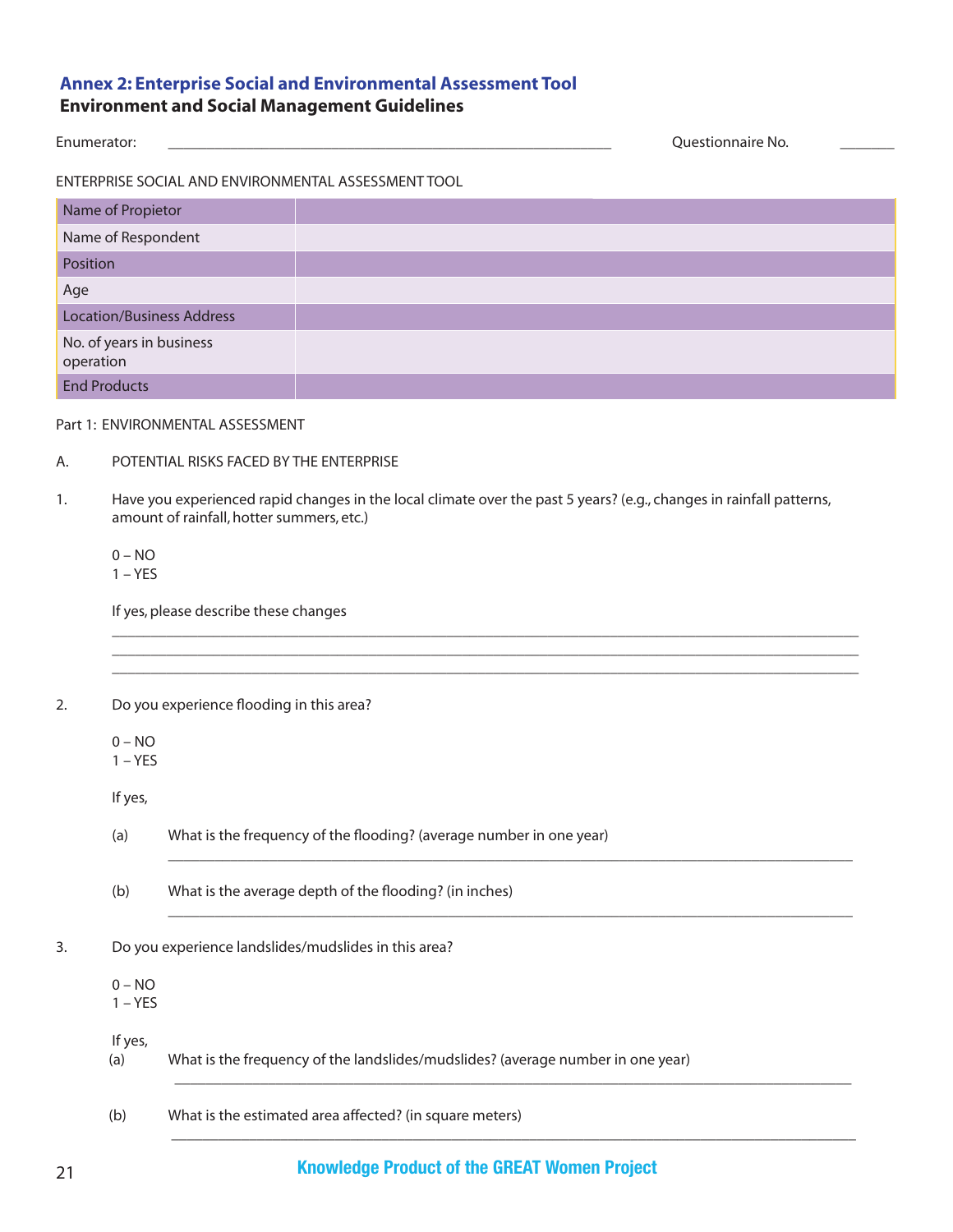#### ENTERPRISE SOCIAL AND ENVIRONMENTAL ASSESSMENT TOOL

4. (If area is coastal) do you notice changes in the shoreline/beach area? (decreasing shoreline)

 $\mathcal{L}_\mathcal{L} = \mathcal{L}_\mathcal{L} = \mathcal{L}_\mathcal{L} = \mathcal{L}_\mathcal{L} = \mathcal{L}_\mathcal{L} = \mathcal{L}_\mathcal{L} = \mathcal{L}_\mathcal{L} = \mathcal{L}_\mathcal{L} = \mathcal{L}_\mathcal{L} = \mathcal{L}_\mathcal{L} = \mathcal{L}_\mathcal{L} = \mathcal{L}_\mathcal{L} = \mathcal{L}_\mathcal{L} = \mathcal{L}_\mathcal{L} = \mathcal{L}_\mathcal{L} = \mathcal{L}_\mathcal{L} = \mathcal{L}_\mathcal{L}$  $\mathcal{L}_\mathcal{L} = \{ \mathcal{L}_\mathcal{L} = \{ \mathcal{L}_\mathcal{L} = \{ \mathcal{L}_\mathcal{L} = \{ \mathcal{L}_\mathcal{L} = \{ \mathcal{L}_\mathcal{L} = \{ \mathcal{L}_\mathcal{L} = \{ \mathcal{L}_\mathcal{L} = \{ \mathcal{L}_\mathcal{L} = \{ \mathcal{L}_\mathcal{L} = \{ \mathcal{L}_\mathcal{L} = \{ \mathcal{L}_\mathcal{L} = \{ \mathcal{L}_\mathcal{L} = \{ \mathcal{L}_\mathcal{L} = \{ \mathcal{L}_\mathcal{$  $\mathcal{L}_\mathcal{L} = \{ \mathcal{L}_\mathcal{L} = \{ \mathcal{L}_\mathcal{L} = \{ \mathcal{L}_\mathcal{L} = \{ \mathcal{L}_\mathcal{L} = \{ \mathcal{L}_\mathcal{L} = \{ \mathcal{L}_\mathcal{L} = \{ \mathcal{L}_\mathcal{L} = \{ \mathcal{L}_\mathcal{L} = \{ \mathcal{L}_\mathcal{L} = \{ \mathcal{L}_\mathcal{L} = \{ \mathcal{L}_\mathcal{L} = \{ \mathcal{L}_\mathcal{L} = \{ \mathcal{L}_\mathcal{L} = \{ \mathcal{L}_\mathcal{$ 

 $\mathcal{L}_\mathcal{L} = \{ \mathcal{L}_\mathcal{L} = \{ \mathcal{L}_\mathcal{L} = \{ \mathcal{L}_\mathcal{L} = \{ \mathcal{L}_\mathcal{L} = \{ \mathcal{L}_\mathcal{L} = \{ \mathcal{L}_\mathcal{L} = \{ \mathcal{L}_\mathcal{L} = \{ \mathcal{L}_\mathcal{L} = \{ \mathcal{L}_\mathcal{L} = \{ \mathcal{L}_\mathcal{L} = \{ \mathcal{L}_\mathcal{L} = \{ \mathcal{L}_\mathcal{L} = \{ \mathcal{L}_\mathcal{L} = \{ \mathcal{L}_\mathcal{$  $\mathcal{L}_\mathcal{L} = \{ \mathcal{L}_\mathcal{L} = \{ \mathcal{L}_\mathcal{L} = \{ \mathcal{L}_\mathcal{L} = \{ \mathcal{L}_\mathcal{L} = \{ \mathcal{L}_\mathcal{L} = \{ \mathcal{L}_\mathcal{L} = \{ \mathcal{L}_\mathcal{L} = \{ \mathcal{L}_\mathcal{L} = \{ \mathcal{L}_\mathcal{L} = \{ \mathcal{L}_\mathcal{L} = \{ \mathcal{L}_\mathcal{L} = \{ \mathcal{L}_\mathcal{L} = \{ \mathcal{L}_\mathcal{L} = \{ \mathcal{L}_\mathcal{$  $\mathcal{L}_\mathcal{L} = \{ \mathcal{L}_\mathcal{L} = \{ \mathcal{L}_\mathcal{L} = \{ \mathcal{L}_\mathcal{L} = \{ \mathcal{L}_\mathcal{L} = \{ \mathcal{L}_\mathcal{L} = \{ \mathcal{L}_\mathcal{L} = \{ \mathcal{L}_\mathcal{L} = \{ \mathcal{L}_\mathcal{L} = \{ \mathcal{L}_\mathcal{L} = \{ \mathcal{L}_\mathcal{L} = \{ \mathcal{L}_\mathcal{L} = \{ \mathcal{L}_\mathcal{L} = \{ \mathcal{L}_\mathcal{L} = \{ \mathcal{L}_\mathcal{$ 

 $0 - NO$  $1 - YES$ 

If yes, please describe these changes

5. Do you experience earthquakes in this area?

 $0 - NO$  $1 - YES$ 

If yes, when was the last earthquake occurrence? What is the estimated magnitude?

#### B. POTENTIAL RISKS POSED BY THE ENTERPRISE

1. Does the enterprise operate inside or in proximity to critical environmental sites?

- $0 NO$
- $1 YES$

If yes, please identify which specific critical environmental sites:

| proclaimed protected areas                                                                                          | hazard-prone areas                                                                   |
|---------------------------------------------------------------------------------------------------------------------|--------------------------------------------------------------------------------------|
| areas not officially declared protected but are known<br>to be habitats of endangered species of flora and<br>fauna | natural disaster prone areas, e.g. coastal areas,<br>riverbanks, and critical slopes |
| temporary migratory areas for endangered species of<br>birds or fishes or aquatic fauna                             | others, please specify:                                                              |
| mangroves, estuaries, swamps, and marshlands                                                                        |                                                                                      |

2. Does the enterprise use resource based raw materials?

 $0 - NO$ 

 $1 - YES$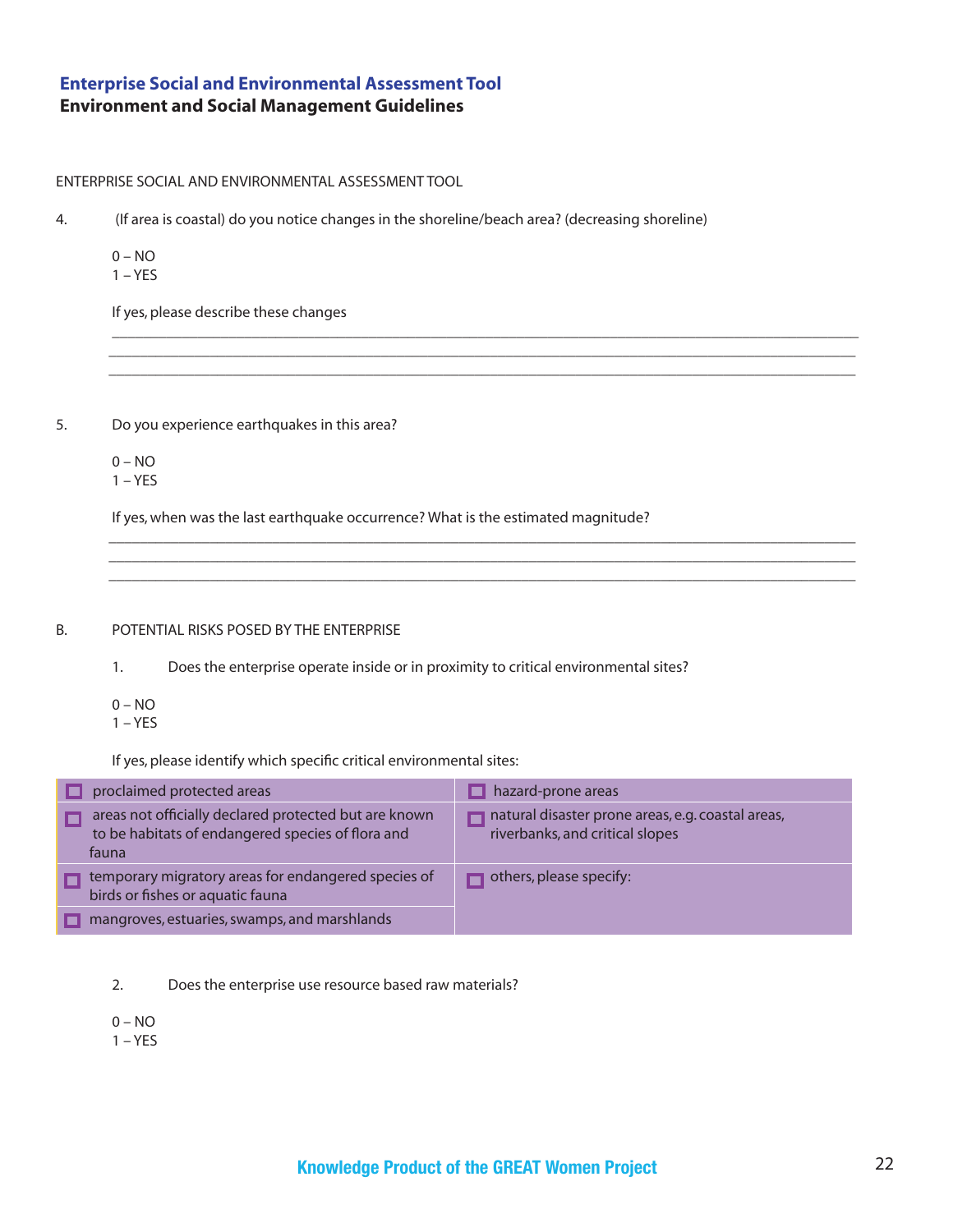#### ENTERPRISE SOCIAL AND ENVIRONMENTAL ASSESSMENT TOOL

Please identify the raw materials used and sources of these raw materials:

| <b>Raw Materials Used</b> | Sources** |
|---------------------------|-----------|
|                           |           |
|                           |           |
|                           |           |
|                           |           |
|                           |           |
|                           |           |
|                           |           |

 \*\* primary forests, secondary forests, plantation forests, CBFM/Agroforestry areas, grasslands, marshlands/swamps, agricultural lands, river banks, river, stream, mangrove areas, coral reefs, open sea

3. Does the enterprise use chemicals in its production processes?

 $0 - NO$  $1 - YES$ 

If yes, please enumerate each chemical used and use/s and quantity of each chemical:

| <b>Chemical</b> | <b>Uses</b> | <b>Quantity (in liters)</b> |
|-----------------|-------------|-----------------------------|
|                 |             |                             |
|                 |             |                             |
|                 |             |                             |
|                 |             |                             |
|                 |             |                             |
|                 |             |                             |
|                 |             |                             |

- 4. Does the enterprise generate solid wastes?
	- $0 NO$  $1 - YES$

If yes, please enumerate the SOLID wastes generated, quantity (in kilos), and disposal practices

| <b>Waste generated</b> | <b>Quantity</b> | <b>Method of Disposal</b> |
|------------------------|-----------------|---------------------------|
|                        |                 |                           |
|                        |                 |                           |
|                        |                 |                           |
|                        |                 |                           |
|                        |                 |                           |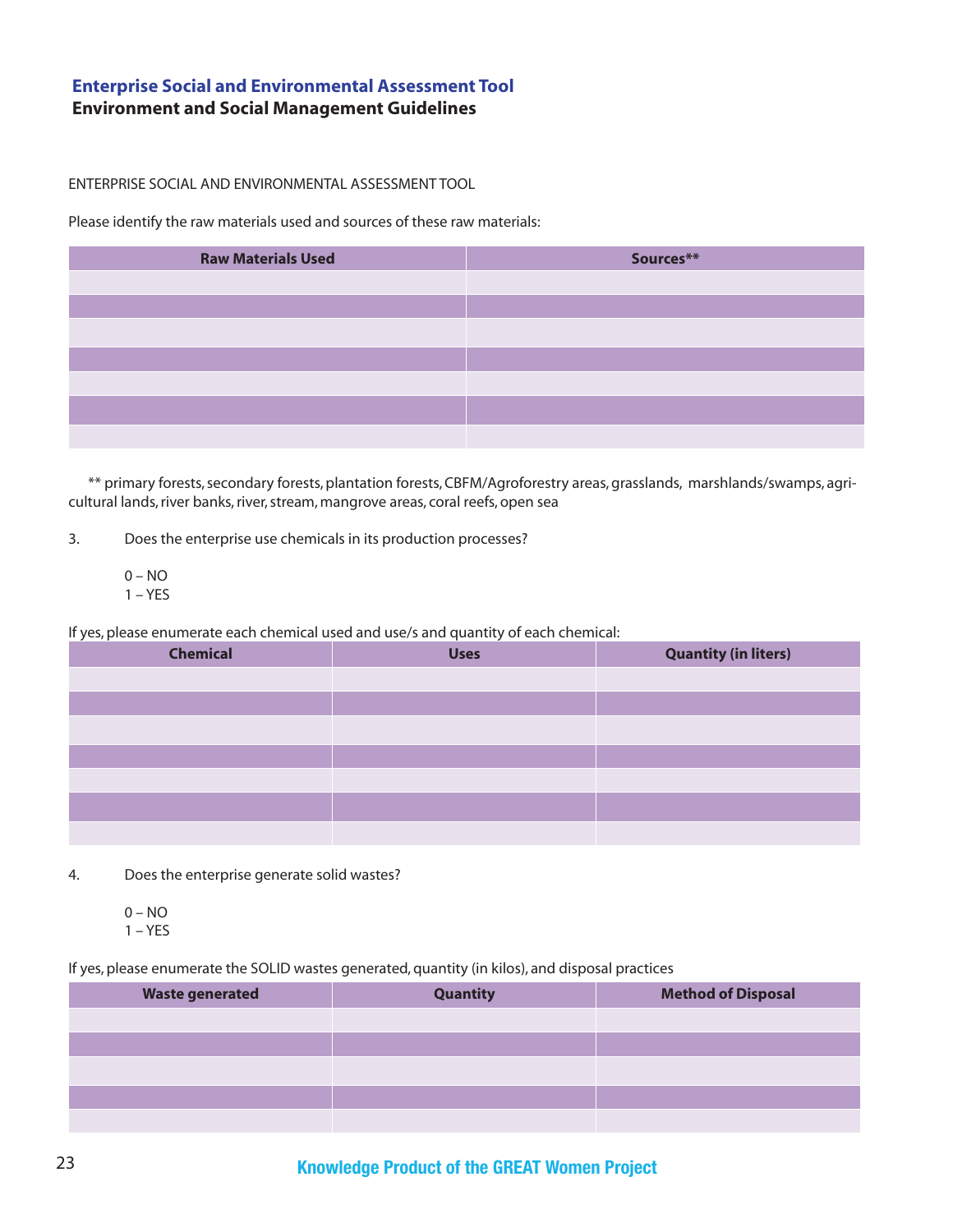- 5. Does the enterprise generate any hazardous waste (Please refer to Attachment A for list of Hazardous Wastes)? Enumerate types of wastes
	- $0 NO$
	- $1 YES$

| <b>Hazardous Wastes</b> | <b>Quantity</b> | <b>Method of Disposal</b> |
|-------------------------|-----------------|---------------------------|
|                         |                 |                           |
|                         |                 |                           |
|                         |                 |                           |
|                         |                 |                           |
|                         |                 |                           |

- 6. Does the enterprise when in operation generate significant degree of noise?
	- 0 NO 1 – YES
- 7. Does the enterprise when in operation generate significant foul or unusual odors?
	- $0 NO$ 1 – YES
- 8. Does the enterprise generate air emissions from combustion processes?
	- $0 NO$ 1 – YES
- 9. Is water a significant and indispensable input in the processes employed in this enterprise?
	- 0 NO
	- $1 YES$

If yes, please specify the quantities being used in each process:

| <b>Process</b> | <b>Source of Water</b> | <b>Quantity of Water Used (in liters)</b> |
|----------------|------------------------|-------------------------------------------|
|                |                        |                                           |
|                |                        |                                           |
|                |                        |                                           |
|                |                        |                                           |
|                |                        |                                           |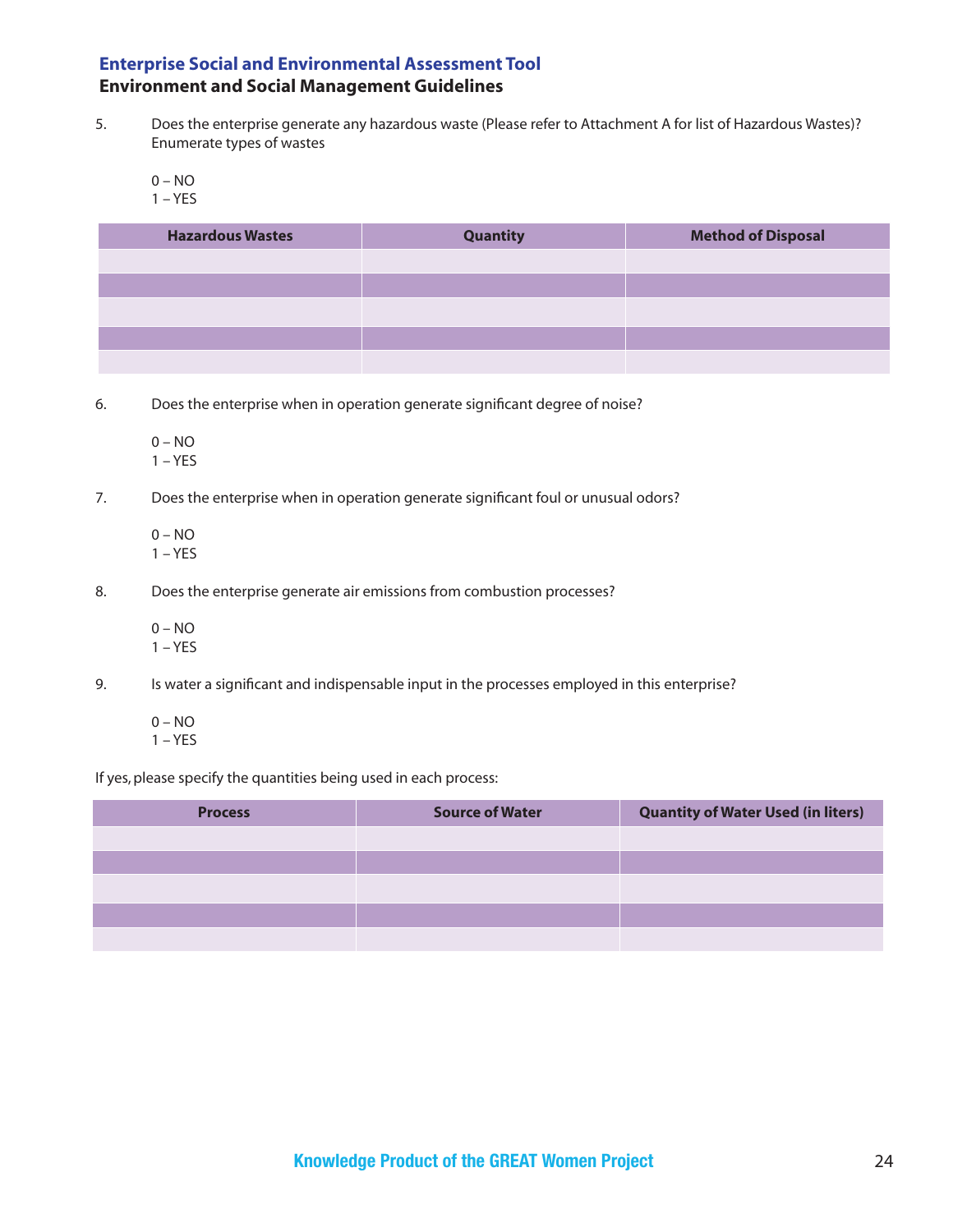- 10. Does the enterprise generate sewage or water-carried human or animal wastes and other effluents as the predominant or most significant waste?
	- $0 NO$  $1 - YES$

If yes, please specify the wastes and quantities being generated:

| <b>Waste</b> | <b>Quantity (in liters)</b> |
|--------------|-----------------------------|
|              |                             |
|              |                             |
|              |                             |
|              |                             |
|              |                             |

#### Part 2: SOCIAL ASSESSMENT

1. Does the enterprise/sub-sector operate inside, or near to critical socio-cultural and historical sites?

 0 – NO  $1 - YES$ 

If yes, please identify which specific critical socio-cultural and historical sites:

| cultural and historical sites                                        | $\Box$ anthropological sites  |
|----------------------------------------------------------------------|-------------------------------|
| $\Box$ burial grounds, religious and sacred areas                    | $\Box$ others, please specify |
| archaeological sites                                                 |                               |
| areas covered by a Certificate of Ancestral<br>Domain Title or Claim |                               |

 $\mathcal{L}_\mathcal{L} = \{ \mathcal{L}_\mathcal{L} = \{ \mathcal{L}_\mathcal{L} = \{ \mathcal{L}_\mathcal{L} = \{ \mathcal{L}_\mathcal{L} = \{ \mathcal{L}_\mathcal{L} = \{ \mathcal{L}_\mathcal{L} = \{ \mathcal{L}_\mathcal{L} = \{ \mathcal{L}_\mathcal{L} = \{ \mathcal{L}_\mathcal{L} = \{ \mathcal{L}_\mathcal{L} = \{ \mathcal{L}_\mathcal{L} = \{ \mathcal{L}_\mathcal{L} = \{ \mathcal{L}_\mathcal{L} = \{ \mathcal{L}_\mathcal{$  $\mathcal{L}_\mathcal{L} = \{ \mathcal{L}_\mathcal{L} = \{ \mathcal{L}_\mathcal{L} = \{ \mathcal{L}_\mathcal{L} = \{ \mathcal{L}_\mathcal{L} = \{ \mathcal{L}_\mathcal{L} = \{ \mathcal{L}_\mathcal{L} = \{ \mathcal{L}_\mathcal{L} = \{ \mathcal{L}_\mathcal{L} = \{ \mathcal{L}_\mathcal{L} = \{ \mathcal{L}_\mathcal{L} = \{ \mathcal{L}_\mathcal{L} = \{ \mathcal{L}_\mathcal{L} = \{ \mathcal{L}_\mathcal{L} = \{ \mathcal{L}_\mathcal{$ 

2. Do accidents happen during enterprise operations?

If yes, what are the usual accidents occurring during enterprise operations?

3. Are there safety signages in place?

 $0 - NO$ 1 – YES

4. Does the enterprise use equipment/implements:

- a. that are sharp
- 0 NO 1 – YES 25

 $0 - NO$ 1– YES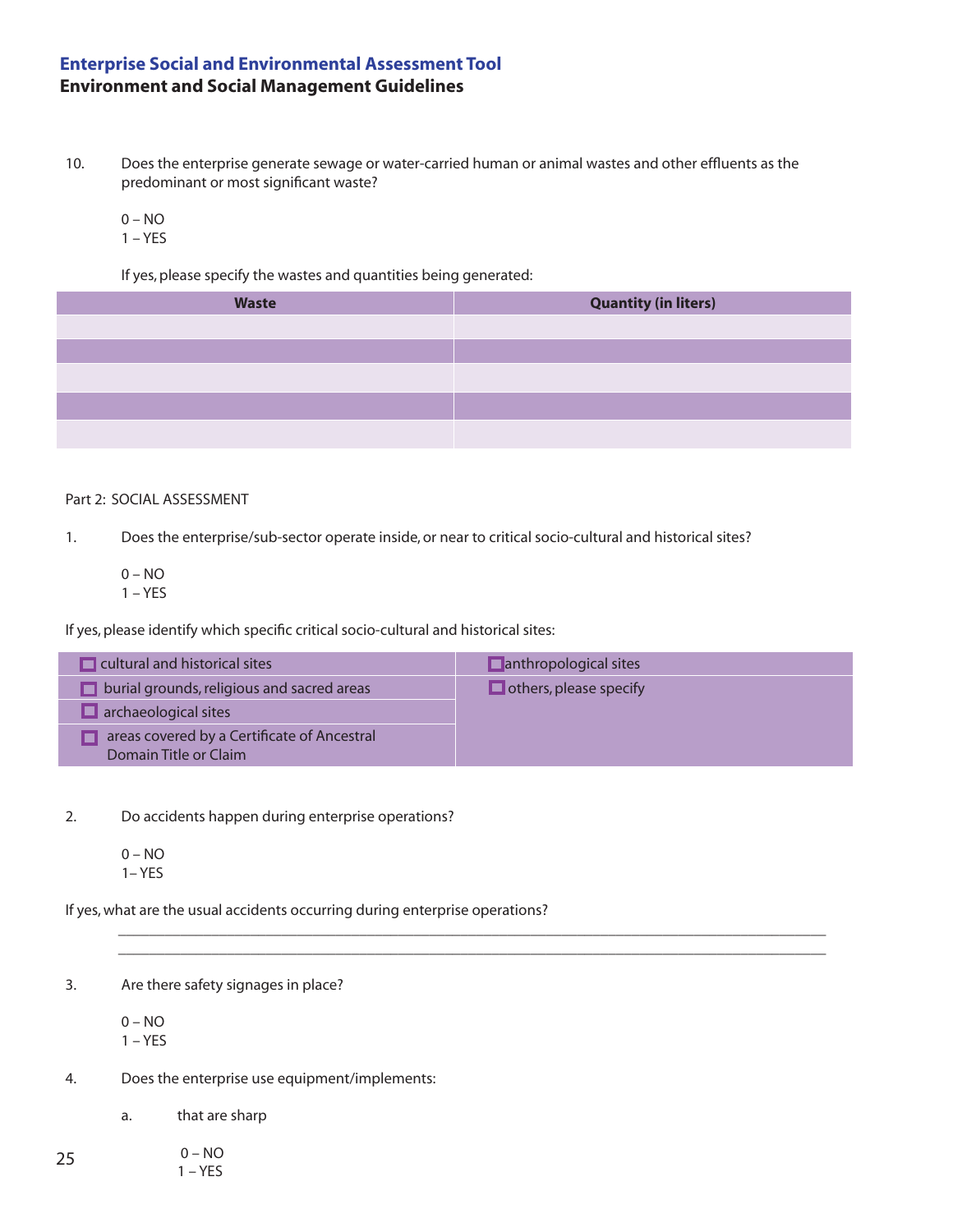b. with rapid, battery or electrically powered moving or vibrating parts?

 0 – NO  $1 - YES$ 

Please specify what are these equipment/implements and its use/s:

| <b>Equipment/Implement</b> | Use/s |
|----------------------------|-------|
|                            |       |
|                            |       |
|                            |       |
|                            |       |
|                            |       |

- 5. Does it use equipment/ implements that:
	- a. generate significant amount of light
		- $0 NO$  $1 - YES$
	- b. generate significant amount of heat
		- 0 NO  $1 - YES$
- 6. Does the work area have proper ventilation?
	- $0 NO$  $1 - YES$
- 7. Does the work area have proper lighting?
	- $0 NO$  $1 - YES$
- 8. Does the enterprise/sub-sector extensively involve children in different processes?
	- $0 NO$  $1 - YES$

If yes, enumerate the work/tasks that children perform and the conditions and the location where they are performed.

| Task/s | <b>Condition</b> | <b>Location</b> |
|--------|------------------|-----------------|
|        |                  |                 |
|        |                  |                 |
|        |                  |                 |
|        |                  |                 |
|        |                  |                 |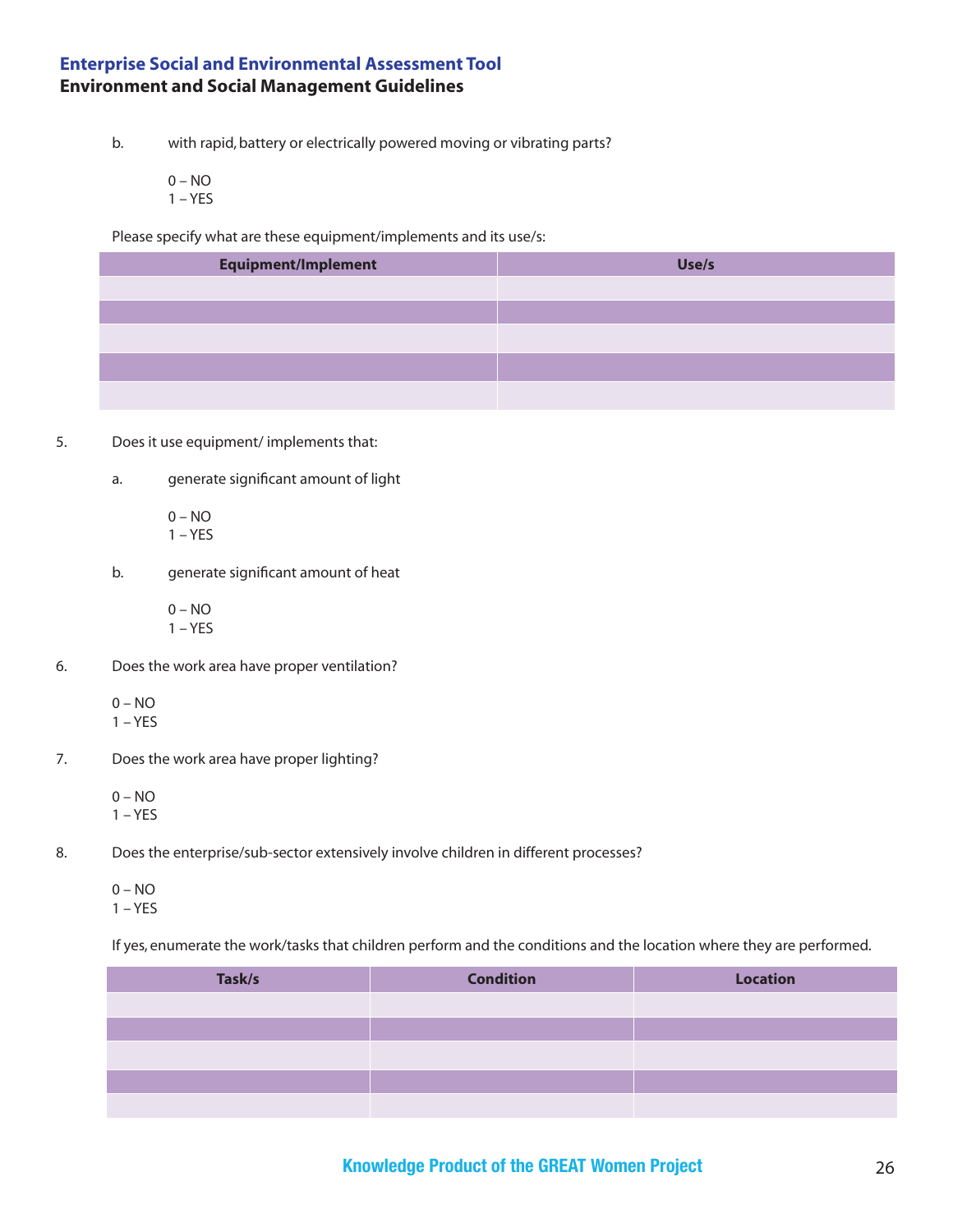9. Does the enterprise predominantly have women as employees? (other than the woman proprietor-owner)

0 – NO

 $1 - YES$ 

If yes, answer the following questions:

- (a) How many women are employed?
- (b) Please enumerate the work/tasks that women perform and the conditions and the location where they are performed.

| Task/s | <b>Condition</b> | <b>Location</b> |
|--------|------------------|-----------------|
|        |                  |                 |
|        |                  |                 |
|        |                  |                 |
|        |                  |                 |
|        |                  |                 |

 (c) What types/kinds of personal protective equipment do women use during enterprise operations? \_\_\_\_\_\_\_\_\_\_\_\_\_\_\_\_\_\_\_\_\_\_\_\_\_\_\_\_\_\_\_\_\_\_\_\_\_\_\_\_\_\_\_\_\_\_\_\_\_\_\_\_\_\_\_\_\_\_\_\_\_\_\_\_\_\_\_\_\_\_\_\_\_\_\_\_\_\_\_\_\_\_\_\_\_

\_\_\_\_\_\_\_\_\_\_\_\_\_\_\_\_\_\_\_\_\_\_\_\_\_\_\_\_\_\_\_\_\_\_\_\_\_\_\_\_\_\_\_\_\_\_\_\_\_\_\_\_\_\_\_\_\_\_\_\_\_\_\_\_\_\_\_\_\_\_\_\_\_\_\_\_\_\_\_\_\_\_\_\_\_

\_\_\_\_\_\_\_\_\_\_\_\_\_\_\_\_\_\_\_\_\_\_\_\_\_\_\_\_\_\_\_\_\_\_\_\_\_\_\_\_\_\_\_\_\_\_\_\_\_\_\_\_\_\_\_\_\_\_\_\_\_\_\_\_\_\_\_\_\_\_\_\_\_\_\_\_\_\_\_\_\_\_\_\_\_

(d) How many hours (in a day) do women employees/workers normally devote working for the enterprise?

(e) How much compensation do the women workers receive (daily basis)?

(f) What benefits do women employees/workers receive?

| SSS                             | <b>Financial bonuses</b>   |
|---------------------------------|----------------------------|
| Health Insurance (PhilHealth)   | <b>Access to trainings</b> |
| <b>PAG-IBIG</b>                 | <b>Meals</b>               |
| 13th month pay                  | Profit sharing             |
| Leave benefits (please specify) | Others, please specify     |

10. Does the enterprise have special structures/facilities/measures that cater to women's needs?

0 – NO

1 – YES

If yes, what are these?

| $\Box$ Separate changing/comfort rooms | Anti-sexual harassment policy  |
|----------------------------------------|--------------------------------|
| Breastfeeding area                     | <b>Transportation services</b> |
| Day care                               | Profit sharing                 |
| First aid kit/s                        | Others, please specify         |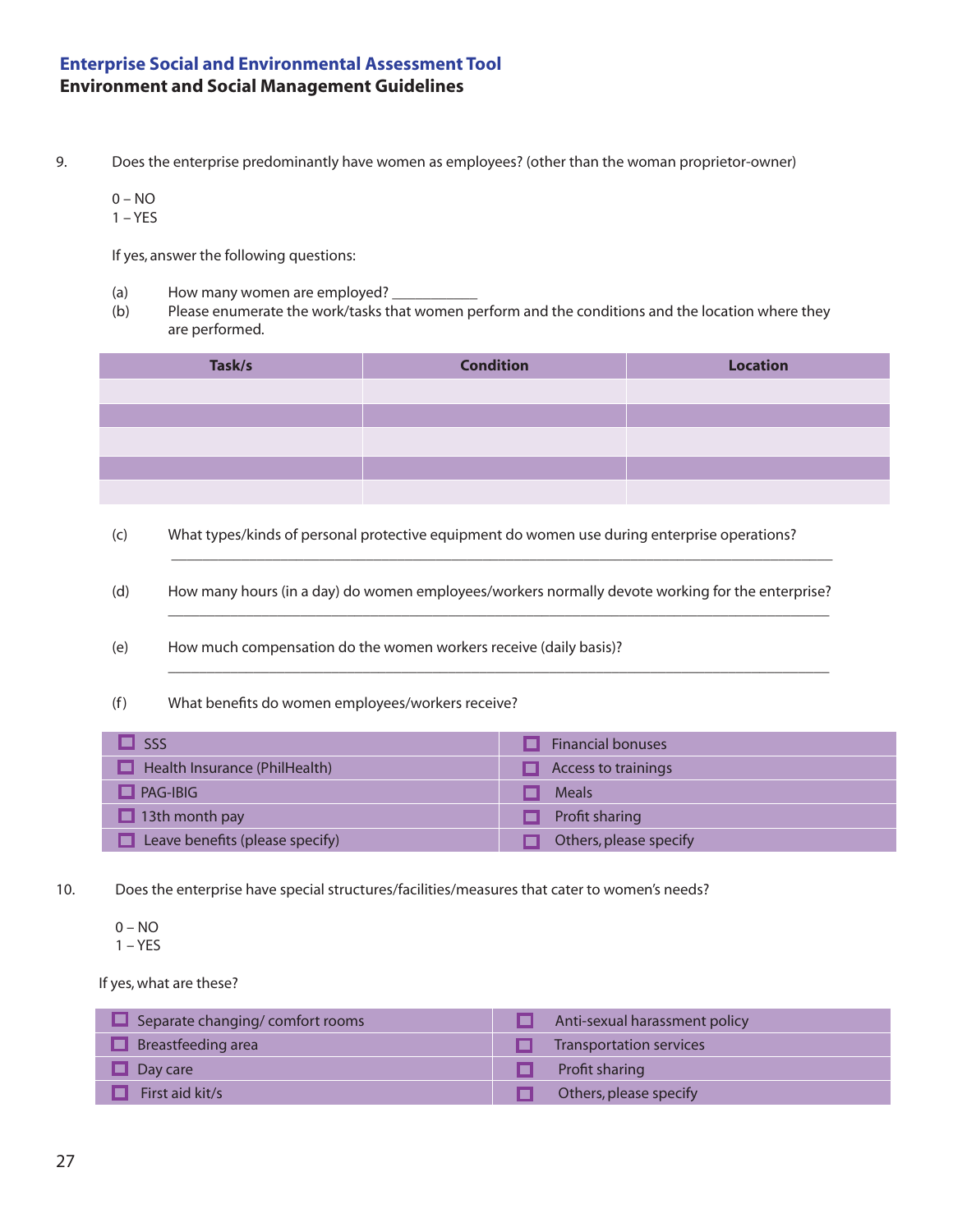#### ATTACHMENT A. PRESCRIBED HAZARDOUS WASTES

#### (As per DENR Administrative Order 92 – 29, IRR for RA 6969)

| <b>Class</b>                               | <b>Subcategory</b>                                                                                                                                                                                                         | <b>Waste Number</b>                                                                                                                 |
|--------------------------------------------|----------------------------------------------------------------------------------------------------------------------------------------------------------------------------------------------------------------------------|-------------------------------------------------------------------------------------------------------------------------------------|
| <b>Plating Wastes</b>                      | Discarded plating solutions and salts with a cyanide concentration of<br>less than 200 ppm.                                                                                                                                | A101                                                                                                                                |
|                                            | Discarded heat treatment solutions and salts with a cyanide concentra-<br>tion of less than 200 ppm.                                                                                                                       | A102                                                                                                                                |
|                                            | Plating solutions and salts containing cyanides at a concentration ex-<br>ceeding 200 ppm.                                                                                                                                 | A103                                                                                                                                |
|                                            | Heat treatment solutions and salts containing cyanides at a concentra-<br>tion exceeding 200 ppm.                                                                                                                          | A104                                                                                                                                |
|                                            | Complexed cyanide solutions and salts                                                                                                                                                                                      | A105                                                                                                                                |
|                                            | Other cyanide wastes arising from the plating and heat treatment<br>industries                                                                                                                                             | A199                                                                                                                                |
| <b>Acid Waste</b>                          | <b>Sulfuric Acid</b><br>Hydrochloric Acid<br><b>Nitric Acid</b><br>Phosphoric Acid<br><b>Hydrofluoric Acid</b><br>Mixture of Sulfuric and Hydrochloric Acid<br>Other inorganic acids<br>Organic acids<br>Other mixed acids | <b>B201</b><br><b>B202</b><br><b>B203</b><br><b>B204</b><br><b>B205</b><br><b>B206</b><br><b>B207</b><br><b>B208</b><br><b>B299</b> |
| Alkali Wastes                              | Caustic soda<br>Potash<br>Alkaline cleaners<br>Ammonium Hydroxide<br>Lime slurries<br>Lime-neutralized metal sludges<br>Other alkaline materials                                                                           | C301<br>C302<br>C303<br>C304<br>C305<br>C306<br>C399                                                                                |
| <b>Inorganic Chemical</b><br><b>Wastes</b> | <b>Nontoxic salts</b><br>Arsenic and its compound<br>Boron compounds<br>Cadium and its compounds<br>Chromium compounds<br>Lead compounds<br>Mercury and mercuric compounds<br>Other salts and complexes                    | D401<br>D402<br>D403<br>D404<br>D405<br>D406<br>D407<br>D499                                                                        |
| <b>Reactive Chemical</b><br><b>Wastes</b>  | Oxidizing agents<br>Reducing agents<br>Explosive and unstable chemicals<br>Highly reactive chemicals                                                                                                                       | D501<br>D502<br>D503<br>D599                                                                                                        |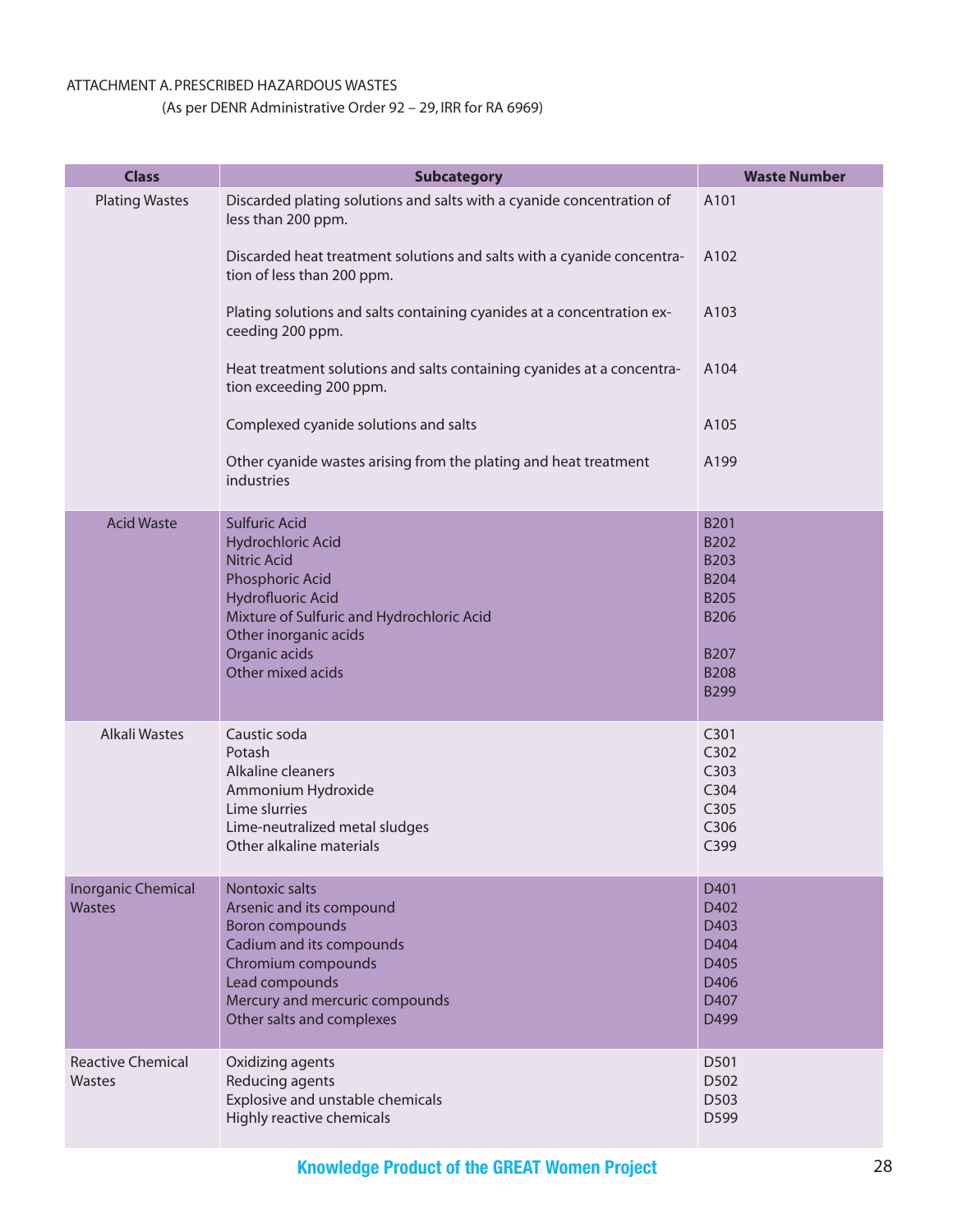#### ATTACHMENT A. PRESCRIBED HAZARDOUS WASTES

#### (As per DENR Administrative Order 92 – 29, IRR for RA 6969)

| <b>Class</b>                                        | <b>Subcategory</b>                                                                                                                                                                                               | <b>Waste Number</b>                                  |  |
|-----------------------------------------------------|------------------------------------------------------------------------------------------------------------------------------------------------------------------------------------------------------------------|------------------------------------------------------|--|
| Paints                                              | Aqueous-based                                                                                                                                                                                                    | E601                                                 |  |
| <b>Resins</b>                                       | Solvent-based                                                                                                                                                                                                    | E202                                                 |  |
| Latices/inks<br>Dyes/Adhesives/Or-<br>ganic Sludges | Other mixed                                                                                                                                                                                                      | E699                                                 |  |
| <b>Organic Solvents</b>                             | Flash point>61oc<br>Flash point <61oC<br><b>Chlorinated solvents and Residues</b>                                                                                                                                | F701<br>F702<br>F703                                 |  |
| Putrescible/Organic<br>Wastes                       | Animal/abattoir wastes<br>Grease trap wastes from industrial or Commercial premises<br>Others                                                                                                                    | G801<br>G802<br>G899                                 |  |
| <b>Textile</b>                                      | <b>Tannery wastes</b><br>Other textile wastes                                                                                                                                                                    | H901<br>H999                                         |  |
| Oil                                                 | Waste oils<br>Interceptor sludges<br>Vegetable oils<br>Waste tallow<br>Oil/water mixtures                                                                                                                        | 1101<br>1102<br>1103<br>1104<br>1105                 |  |
| Containers                                          | Portable containers previously containing toxic chemical substances                                                                                                                                              | J201                                                 |  |
| <b>Immobilized Wastes</b>                           | Solidified and polymerized wastes<br>Chemically fixed wastes<br><b>Encapsulated Wastes</b>                                                                                                                       | K301<br>K302<br>K303                                 |  |
| <b>Organic Chemicals</b>                            | <b>Aliphatics</b><br>Aromatics and phenolics<br><b>Highly odorous</b><br>Surfactants and detergents<br><b>Halogenated solvents</b><br>Polychlorinated biphenyls and related materials<br>Other organic chemicals | L401<br>L402<br>L403<br>L404<br>L405<br>L406<br>L499 |  |
| Miscellaneous Wastes                                | Pathogenic or infectious wastes<br>Asbestos wastes<br>Pharmaceuticals wastes and drugs<br>Pesticides                                                                                                             | M501<br>M502<br>M503<br>M504                         |  |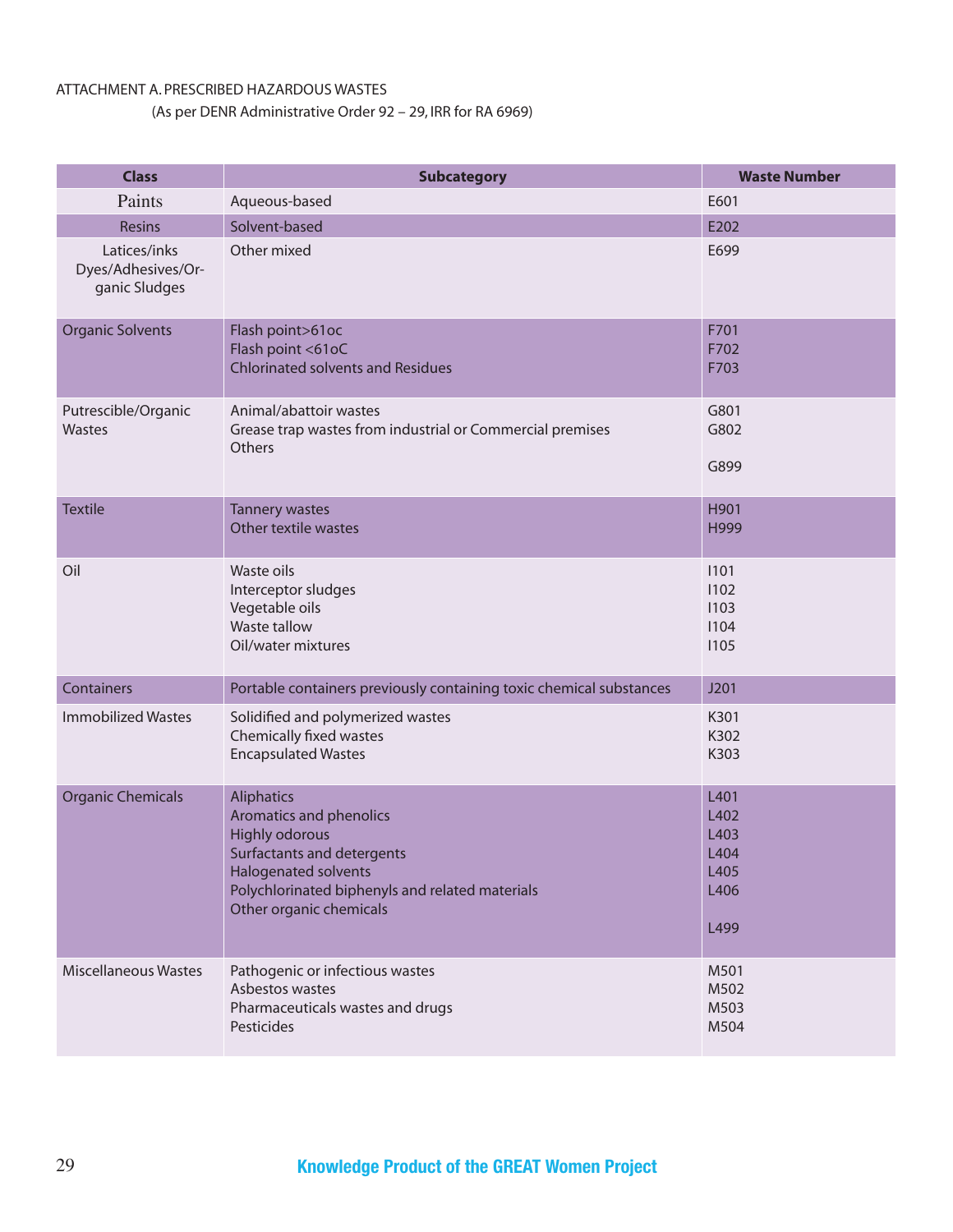#### **Annex 3: Good Environmental and Social Practices (GESP) Plan**

| Name of Enterprise: |
|---------------------|
| ¬u∪lı.              |
| LGU                 |

Part 1. ENVIRONMENT

| <b>Description</b><br>of Risks/Impacts/<br><b>Issues</b> | <b>Estimated</b><br>unit of measure | <b>Number</b><br>of people<br>(specifically<br><b>WMEs) at risk</b> | <b>Proposed</b><br>practices to<br>avoid risk,<br>mitigate<br>impacts, or<br>adapt to the<br>situation | <b>Responsible</b><br>party | <b>Timeframe</b><br>for imple-<br>mentation | <b>Monitoring</b><br><b>Schedule and</b><br><b>Responsible</b><br><b>Party</b> |
|----------------------------------------------------------|-------------------------------------|---------------------------------------------------------------------|--------------------------------------------------------------------------------------------------------|-----------------------------|---------------------------------------------|--------------------------------------------------------------------------------|
|                                                          |                                     |                                                                     |                                                                                                        |                             |                                             |                                                                                |
|                                                          |                                     |                                                                     |                                                                                                        |                             |                                             |                                                                                |
|                                                          |                                     |                                                                     |                                                                                                        |                             |                                             |                                                                                |
|                                                          |                                     |                                                                     |                                                                                                        |                             |                                             |                                                                                |
|                                                          |                                     |                                                                     |                                                                                                        |                             |                                             |                                                                                |
|                                                          |                                     |                                                                     |                                                                                                        |                             |                                             |                                                                                |
|                                                          |                                     |                                                                     |                                                                                                        |                             |                                             |                                                                                |
|                                                          |                                     |                                                                     |                                                                                                        |                             |                                             |                                                                                |
|                                                          |                                     |                                                                     |                                                                                                        |                             |                                             |                                                                                |
|                                                          |                                     |                                                                     |                                                                                                        |                             |                                             |                                                                                |
|                                                          |                                     |                                                                     |                                                                                                        |                             |                                             |                                                                                |
|                                                          |                                     |                                                                     |                                                                                                        |                             |                                             |                                                                                |

#### PART 2. SOCIAL

| <b>Description</b><br>of Risks/Impacts/<br><b>Issues</b> | <b>Estimated</b><br>unit of measure | <b>Number</b><br>of people<br>(specifically<br><b>WMEs) at risk</b> | <b>Proposed</b><br>practices to<br>avoid risk,<br>mitigate<br>impacts, or<br>adapt to the<br>situation | <b>Responsible</b><br>party | <b>Timeframe</b><br>for imple-<br>mentation | <b>Monitoring</b><br><b>Schedule and</b><br><b>Responsible</b><br><b>Party</b> |
|----------------------------------------------------------|-------------------------------------|---------------------------------------------------------------------|--------------------------------------------------------------------------------------------------------|-----------------------------|---------------------------------------------|--------------------------------------------------------------------------------|
|                                                          |                                     |                                                                     |                                                                                                        |                             |                                             |                                                                                |
|                                                          |                                     |                                                                     |                                                                                                        |                             |                                             |                                                                                |
|                                                          |                                     |                                                                     |                                                                                                        |                             |                                             |                                                                                |
|                                                          |                                     |                                                                     |                                                                                                        |                             |                                             |                                                                                |
|                                                          |                                     |                                                                     |                                                                                                        |                             |                                             |                                                                                |
|                                                          |                                     |                                                                     |                                                                                                        |                             |                                             |                                                                                |
|                                                          |                                     |                                                                     |                                                                                                        |                             |                                             |                                                                                |
|                                                          |                                     |                                                                     |                                                                                                        |                             |                                             |                                                                                |
|                                                          |                                     |                                                                     |                                                                                                        |                             |                                             |                                                                                |
|                                                          |                                     |                                                                     |                                                                                                        |                             |                                             |                                                                                |
|                                                          |                                     |                                                                     |                                                                                                        |                             |                                             |                                                                                |
|                                                          |                                     |                                                                     |                                                                                                        |                             |                                             |                                                                                |